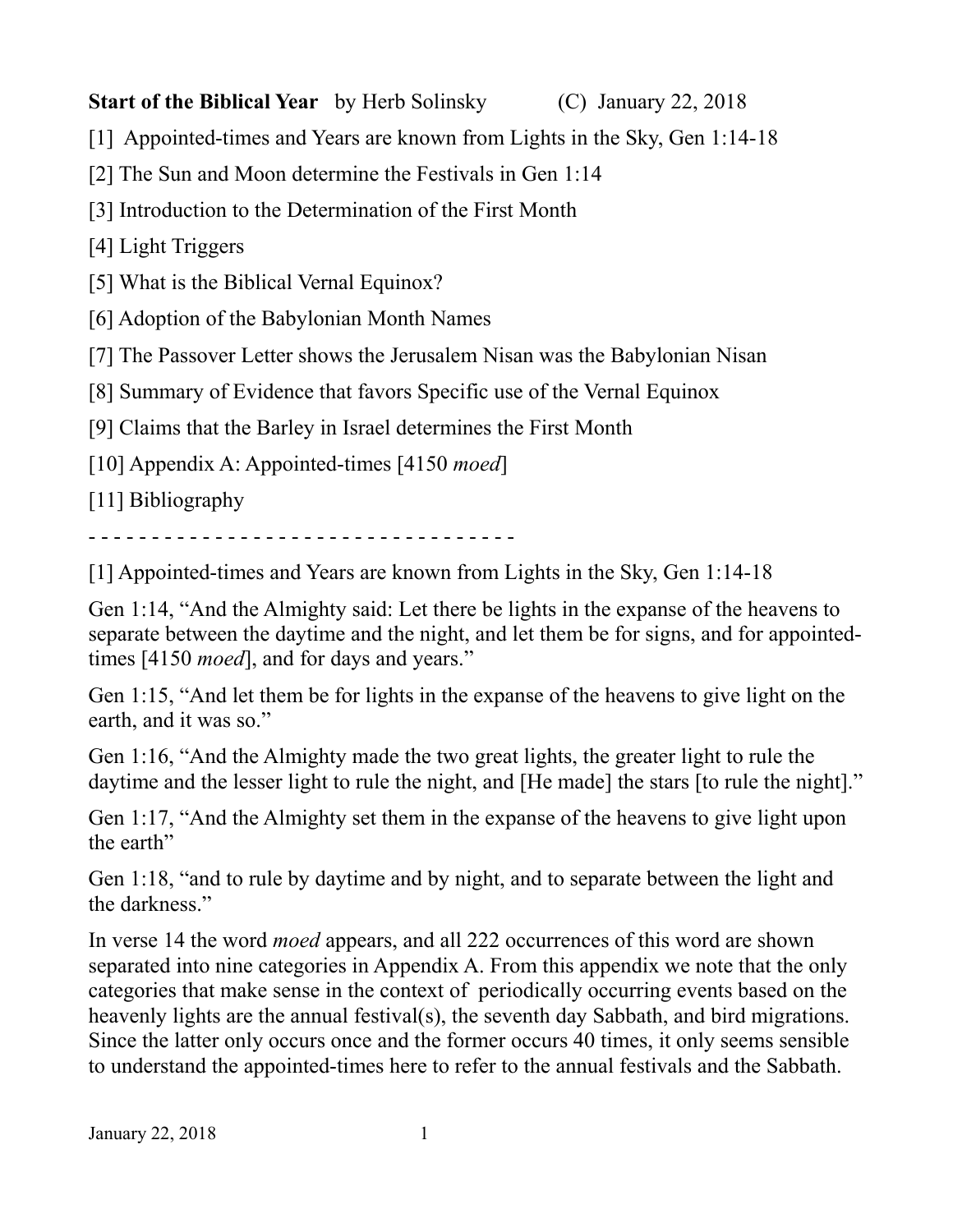Since the annual festivals are determined by, or embedded in, the calendar, this verse makes the calendar dependent on or determined by the lights in the heavens.

In verse 15 the word "them" refers back to the subject in verse 14, namely the lights. Thus verse 15 is saying in essence, "let the lights be for lights ... **to give light** on the earth". Even the names of the heavenly bodies are absent to put emphasis on the "light bringing" purpose and mission of these heavenly light bodies to fulfill the need to determine "signs, appointed-times, days, and years". The triply emphasized mission of light from the heavenly bodies (in verses 14-15) **to give light** to determine appointedtimes (festivals and the Sabbath) and years must be given its appropriate place in thought and use. **Specifically verse 15 states "***to give light***", and thus it is the giving of light by the lights that is the key principle.**

The word "signs" [226 *oht*] in Gen 1:14 is used for the rainbow in Gen 9:12-13, for the ten plagues in Egypt, for the Sabbath in Ex 31:13, 17, for a miracle in Judg 6:17, for the prediction of two deaths in I Sam 2:34, and in other ways. Gen 1:14 is saying that the lights in the heavens are examples of signs. Carefully reread Gen 1:14 to note that it is not saying that signs [226 *oht*] are to determine the appointed-times and years. The subject of the sentence is the lights in the sky, not the signs. The light from the lights in the sky determine signs. The light from the lights in the sky determine appointed-times. The light from the lights in the sky determine days. The light from the lights in the sky determine years. Verse 15 shows that it is some aspect of the light from these lights in the sky that cause the determination.

The nature of the rulership of the heavenly lights mentioned in verses 16-18 is the dominance of their light, which again puts emphasis on the visible light from these lights. At the end of verse 16, concerning the stars, I added in brackets "to rule the night" because that is exactly what is mentioned about the lights, including the stars, in verse 18.

Using the conjunction (astronomical new moon) to start the month is contrary to the biblical emphasis and stress on the use of visible *light* to determine the appointed times. Some advocates of the conjunction theory claim that before the Babylonian captivity under Nebuchadnezzar, ancient Israel (specifically the House of Judah) determined the start of a month with the sundown that began a day, but the moon was invisible near that sundown. These people go on to claim that after the return from captivity under Ezra and Nehemiah, Israel, under the influence of the Babylonian calendar and Persian political dominance, no longer continued the alleged original practice since the time of Moses. To judge the rationality of this view, let us read a couple of verses from Neh 8.

Neh 8:2, "And Ezra the priest brought the law before the assembly of men and women and all who could hear with understanding on the first day of the seventh month."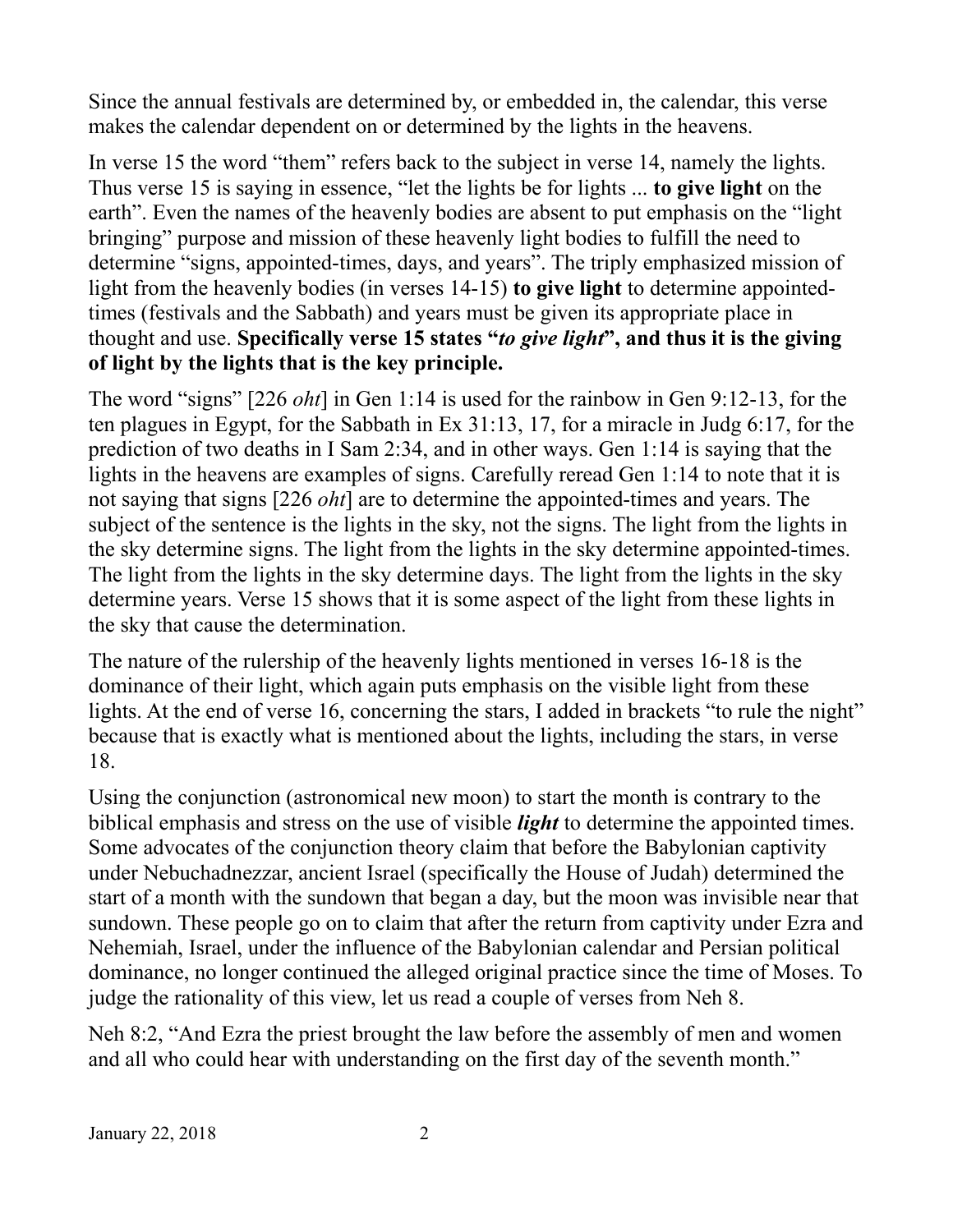Neh 8:9, "And Nehemiah who [was] the governor, and Ezra the priest the scribe, and the Levites who taught the people, said to all the people: Today is holy to YHWH your Almighty."

Since the day that is stated to be the first day of the seventh month is definitely declared to be holy, it must have been determined correctly, and this was after the return from the captivity under Ezra and Nehemiah. Hence they could not have adopted a pagan practice contrary to what was correct under the law as taught by Moses. The Levitical priesthood had the proper pattern to determine the start of a month set in motion from this day onward down through the later centuries until the Temple was destroyed in 70 CE, and there is no known time during which the priesthood is thought to have had any significant doctrinal upheaval in its own ranks during this period.

Conclusions from this chapter:

(1) Gen 1:14-15 includes the concept that festivals, the Sabbath, and years are to be determined by the light coming from the lights in the heavens.

(2) Thus the biblical calendar is determined by light coming from the lights in the heavens.

(3) The theory that the conjunction should be used to determine the biblical month is contrary to the emphasis on light.

[2] The Sun and Moon determine the Festivals in Gen 1:14

From Lev 23:2-4 we note that the Sabbath is an "appointed-time" [4150 *moed*]. The Sabbath is often called the seventh day because it repeats in a seven-day cycle. The Sabbath is determined by counting days, and days are determined by the alternation of darkness during the night followed by light during the day. This alternation of darkness and light is a result of the alternation of the absence and presence of the light from the sun, so that the sun is involved in determining this appointed-time, the Sabbath, but the moon is not involved for the following reason. Each month (or specific cycle of the moon) there are from one to three nights during which the moon cannot be seen at all, even with clear weather. During this period of invisibility of the moon, the days that are counted to arrive at the Sabbath have no contribution in counting light by the moon because the moon cannot be seen at that time. Notice the following description of rulership or dominance by the light of the heavenly bodies.

Ps 136:7, "To Him who made the great lights ..."

Ps 136:8, "The sun to rule in [the] daytime ..."

Ps 136:9, "The moon and the stars to rule in [the] night ..."

Gen 1:16, "And the Almighty made the two great lights, the greater light to rule the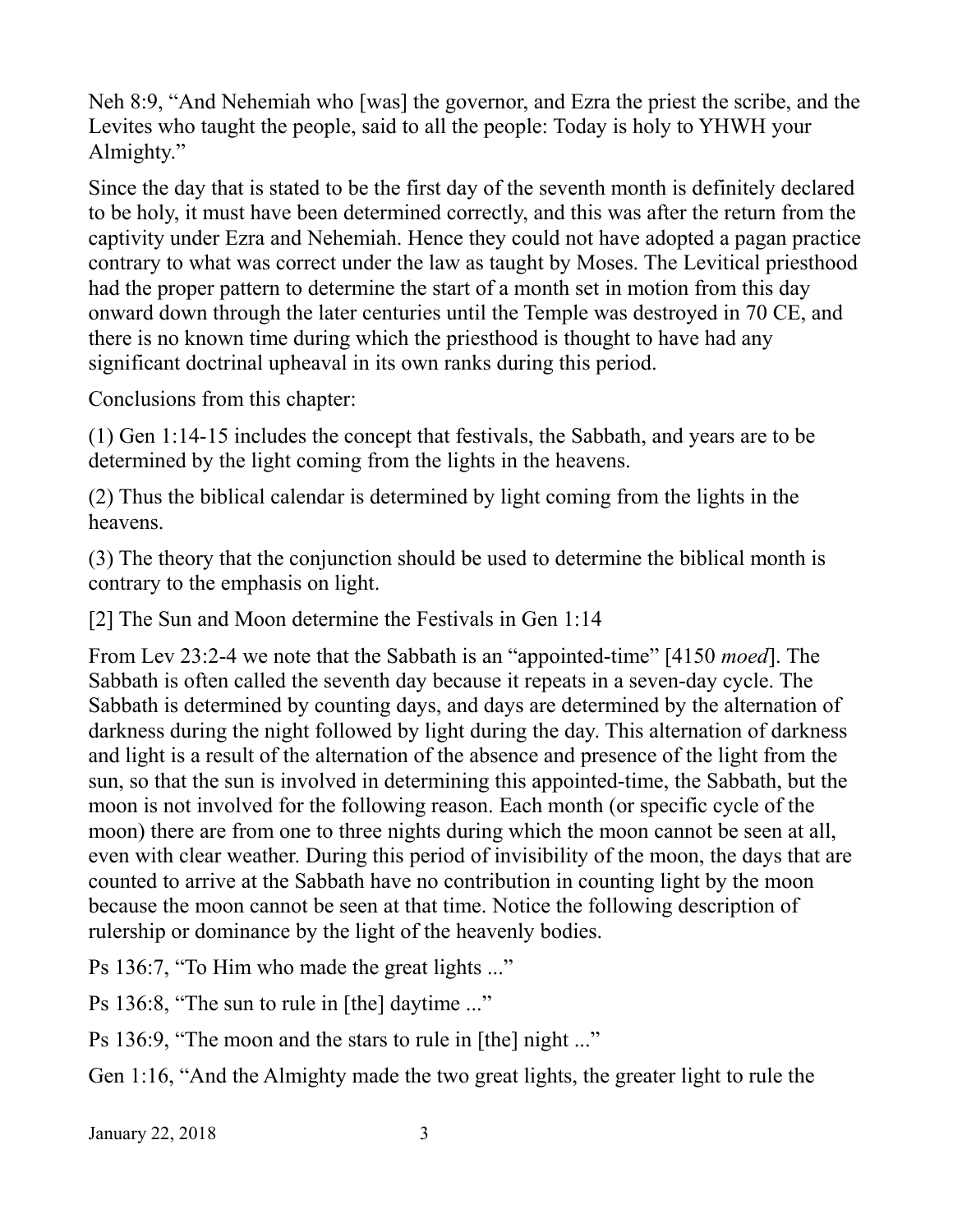daytime and the lesser light to rule the night, and [He made] the stars [to rule the night]."

These verses show that the sun and moon are called the greater and lesser lights, but the stars are also said to rule in the night. If it is not cloudy or rainy all night (and sometimes it is), it is possible to count the days by counting the nights during which one sees the stars as well as the daytimes during which one sees light given by the sun. However it is not possible to count days by counting the light from the moon due to its varying period of invisibility each month.

Ex 34:22 mentions that the Feast of Weeks occurs at about the time of the firstfruits of the wheat harvest. The fact that the Feast of Tabernacles relates to a time literally described as "*in your gathering of the produce"* (the Hebrew does not actually have a past tense for this in Ex 23:16; Lev 23:39; Deut 16:13), also implies that the biblical year closely approximates the agricultural year. Hence the years in Gen 1:14 must be approximate agricultural years in time length, which approximates the tropical year of 365.2422 days.

The axis of the earth traces out a conical shape once each 25,800 years, and this causes the visible constellations to vary in relation to the vernal equinox once in a cycle of 25,800 years. Astronomy books call this cycle of 25,800 years the "*precession of the equinoxes"* because the equinoxes appear to move in relation to when the constellations appear during this long cycle*.* This causes the time of the visibility of the constellations in relation to the vernal equinox to advance 14.1566 days for each 1000 years. From the time of Moses until now is about 3500 years, which is about 49 days in the precession cycle. Hence the cycle of the appearance of the stars does not keep pace with the length of the year mentioned in Gen 1:14. The conclusion is that the stars are not used to determine the festivals because they do not determine months or years.

The time cycle of the planets and comets is different from the time cycle of years in Gen 1:14. All the kinds of lights in the heavens have been considered: the sun, the moon, the stars, the planets, and the comets.

The use of the sun rather than the moon to determine the count to the Sabbath as an appointed-time, as well as declaring the moon to be for appointed-times in Ps 104:19, show that the sun and moon determine the appointed-times.

[3] Introduction to the Determination of the First Month

The names of the heavenly bodies are absent from Gen 1:14-18 to put emphasis on the "light bringing" purpose and mission of these heavenly lights to fulfill the need to determine "signs, appointed-times, days, and years".

The moon determines the start of the months, but it does not determine which month is the first month. By process of natural elimination as shown above, the sun must be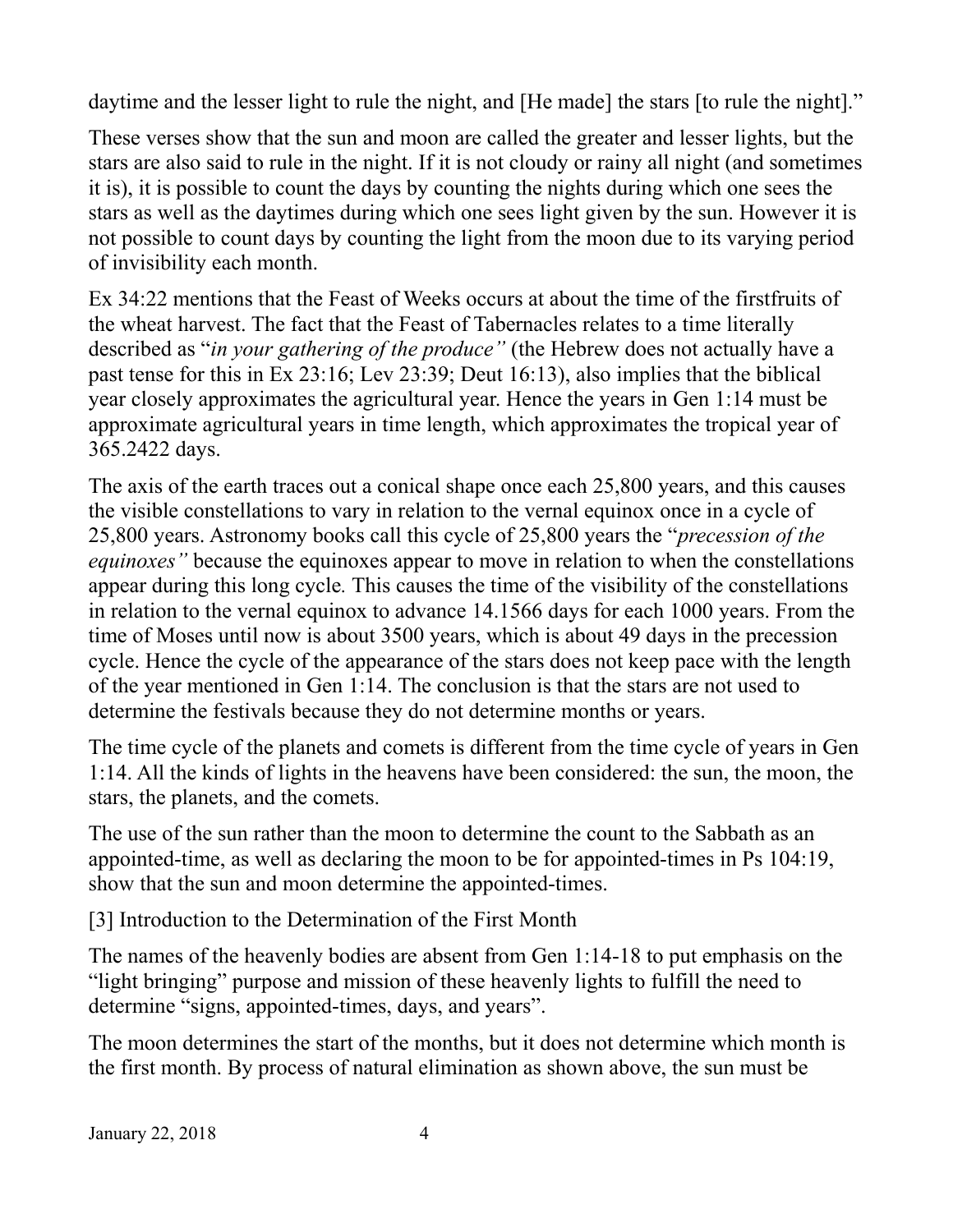involved for the determination of years from the viewpoint of Gen 1:14-18.

[4] Light Triggers

In order to understand what is intended from Gen 1:14 for *years*, we should look for a consistent pattern in what we already know about the beginning of *days* and *months*. Light from the heavenly bodies is a trigger for the events described. The light trigger for distinguishing a new day is the transition from light to dark of the sun. The light trigger for beginning a new month is the new crescent in the western sky. Gen 1:14 declares that the lights themselves determine these matters, not a prediction of these lights, and not an approximate calculation of these lights.

For these two events (start of a day and start of a month):

(1) The light trigger occurs at the beginning of the event; and

(2) Only the lights themselves, no advance prediction or calculation is present. We should expect these two characteristics of a light trigger to apply to the determination of *years*. This continues the pattern.

To continue this biblical pattern we should expect these two characteristics of a light trigger to apply to the determination of each new year. Deut 11:12 has the expression "*from the beginning of the year",* showing that a biblical year has a definite beginning. Num 28:14 has the expression "*each month throughout the months of the year"*. Hence a year consists of whole months, and the months are numbered as seen in Lev 23. We need to consider a light trigger that determines the first month. To be consistent with the pattern having the two characteristics described, we should seek a light trigger that identifies which new crescent is the first in the year, it should occur at or shortly before that event, and the trigger should not require advance prediction.

As already mentioned, the sun must be involved. There are only four repeatable signs of the sun that recur in an annual pattern: the two equinoxes and the two solstices. Among these four, only the vernal equinox fits the time of the year that the Israelites left Egypt for the following reason.

Jer 36:22, "Now the king was sitting in the winter house in the ninth month, with [a fire] burning in the hearth before him."

This shows that the ninth month occurs in the winter. Since there are roughly three months per season, this would imply that the sixth month occurs in the autumn, the third month occurs in the summer, and the first month occurs in the spring. Of course the spring begins with the vernal equinox. Another Scripture that corroborates the involvement of the vernal equinox is Ex 34:22, which calls the Feast of Weeks the "*firstfruits of the harvest of wheat".* This occurs in Israel from about mid-May through early July. If you back up from this 50 days plus about another 20 with consideration for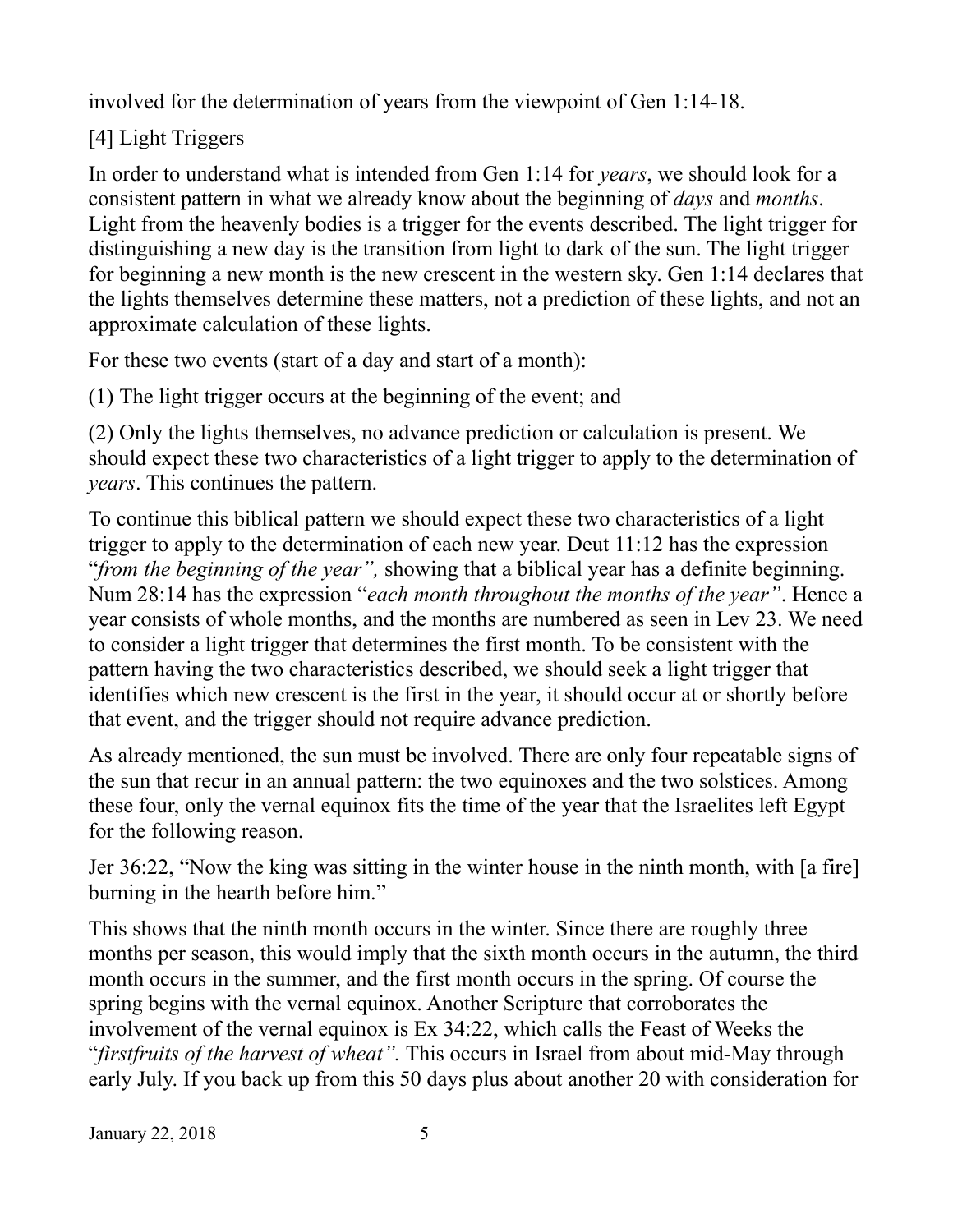the count to the Feast of Weeks, that is about two months and 10 days. This also approximates the time of the vernal equinox. Hence two separate biblical identifiers lead to the vernal equinox. The other three signs of the sun are too far away in time to be candidates. Thus Scriptural descriptive approximations are used to point to the vernal equinox as the only candidate for Gen 1:14.

Therefore, from Gen 1:14 (along with some helping Scriptures) we note that the vernal equinox is the trigger of light from the sun that points to the new crescent that begins the first month.

Next, consider why the vernal equinox must occur at or shortly before the first new crescent to fulfill the pattern and avoid advance prediction. For example, let us suppose that someone proposes that the first new crescent is the one for which the 15th day of that month is on or after the vernal equinox. That would mean when the new crescent for that month is seen, one would have to know in advance that when the 15th day arrives, it will be on or after the vernal equinox. Someone may argue why it should matter whether we know in advance. Why can't people merely wait until the 15th day arrives and compare that with the vernal equinox? In other words, why is it necessary to know at the beginning of the month whether it is the first month or the 13th? Consider the people in ancient Israel and what they were expected to do for the first month.

When people are expected to leave their homes to attend the Passover festival in one central location (Deut 12:5-7) throughout all Israel, they need to know at the beginning of the month whether it is the first month or the 13th month so they can make preparations of clothing, food, exchange of goods for silver, wagon repair, long distance travel over hilly land (Deut 11:11, and most of Jerusalem is about 2500 feet above sea level with Mt, Zion a few hundred feet higher), etc. The whole family was ideally expected to go (Ex 12:25-27), so that travel was not rapid. They must prepare and leave in advance in order to arrive for the Passover. Gen 1:14 literally speaks of the lights in the heavens, not predicted lights in the heaven.

The conclusion is that the new crescent that occurs on or after the vernal equinox begins the first month. This definition for the first month is a natural result from Gen 1:14 and a few other Scriptures that relate to the year, such as Deut 12:5-7.

[5] What is the Biblical Vernal Equinox?

In this modern age astronomers define some astronomical terms in a way that would have been impossible for ancient people. This is primarily due to the fact that modern science has a three dimensional view of the solar system that ancient people did not have, and modern science recognizes that the sun is the body around which the other heavenly bodies of the solar system revolve compared to the ancient view that the sun and stars circled the earth (except for two known ancient astronomers whose views were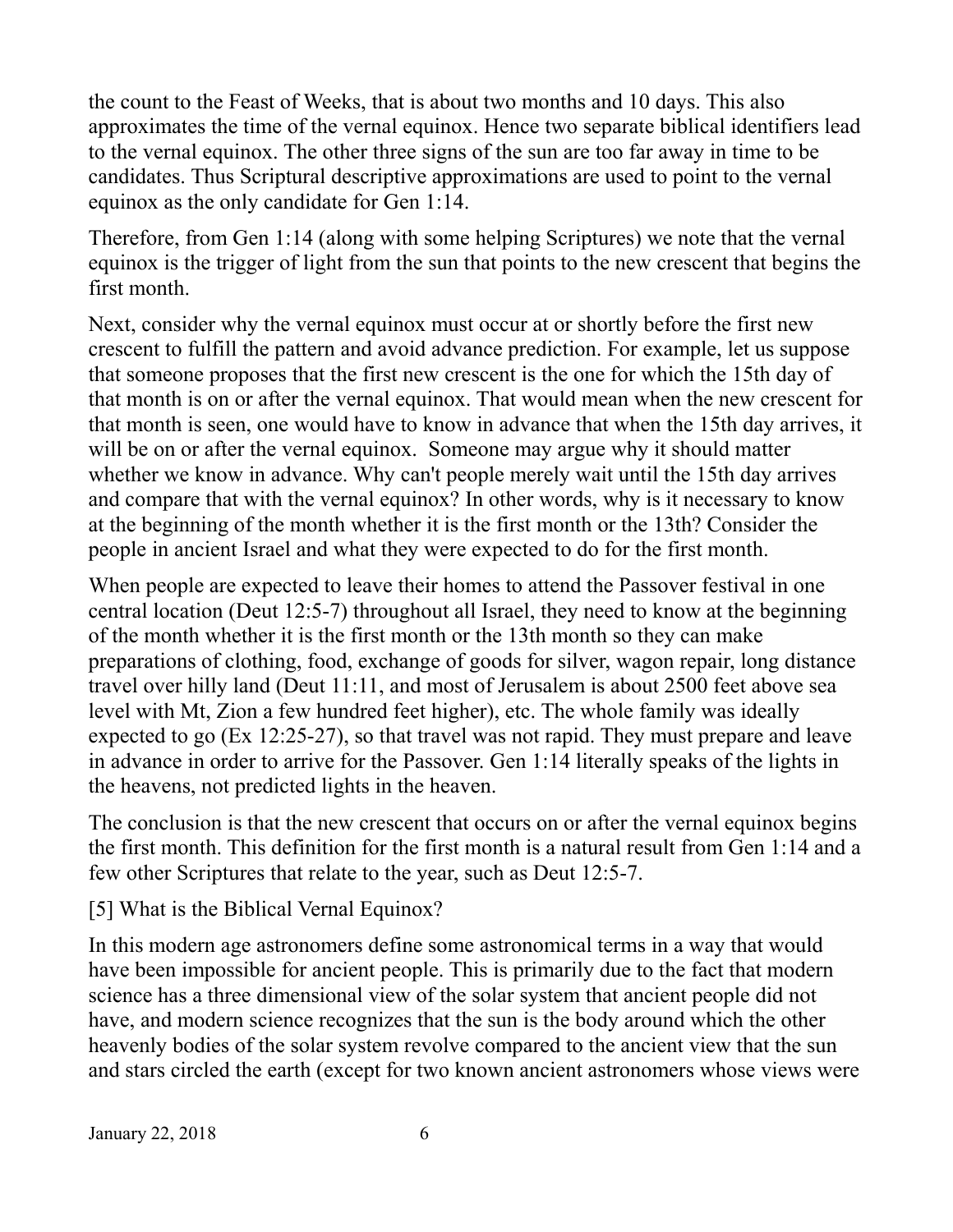not accepted). Another reason for differences in ancient definitions is that ancient people sometimes made incorrect assumptions besides the assumption that the sun and planets encircled the earth. Comparatively few people among today's laymen have examined the ancient meaning of the vernal equinox, and hence there is much confusion over the meaning of the vernal equinox.

## **The ancient meaning of the vernal equinox must be what ancient people could determine for themselves with ancient technology, and it must agree with the light principle of Gen 1:14.**

What is the meaning of the vernal equinox from the biblical viewpoint?

Is the vernal equinox when the daytime and the night are equal in length? The concept of equal daytime and night is really not part of what is implied in Gen 1:14 for lights in the heavens for ancient peoples. Equal daytime and night is not a light marker when you stop to think about it!! Instead, this concept of equal daytime and night involves an accurate *measure of time*, which is not a light marker. Night is not a light. The abstract concept of equal daytime and night requires a measure of night compared with a measure of daytime. This requires the existence of some instrument that can accurately measure time to almost one minute of accuracy in a day. During the days near the equinoxes, the length of daylight changes by two minutes per day, so that some instrument that can accurately measure time to a resolution less than this would be required to make a true judgment of equal daytime and night. A measure of time for a night is not a light. The concept of equal daytime and night is really foreign to Gen 1:14.

The ancient Babylonians used a water clock to record and preserve the time of their eclipse observations. Modern computers with astronomy programs have compared their recorded eclipse times with computer generated accurate times for the lunar eclipses. The result is that the average error of their eclipse times is eight minutes, which is far in excess of the accuracy required to determine the time of equal daytime and night. The rate of water dropping varies according to the temperature. It is colder at night. From one night to the next night, the temperature will vary.

Until the year 1656 when Christiaan Huygens invented the pendulum clock, there were no known clocks accurate enough to determine when daytime and night were equal.

From page 353 of Ruggles 2005 we note the following about the three greatest pyramids in Egypt, all from Giza, "The sides of each of the Giza pyramids were carefully aligned upon the cardinal directions (north-south or east-west). This alignment followed established practice, but the accuracy with which it was achieved at Giza is truly impressive, particularly in the case of Khufu's pyramid [the greatest one]. Each of its sides is cardinally aligned to within six arc minutes, or one-tenth of a degree. This is equivalent to no more than one-fifth of the apparent diameter of the sun or moon. The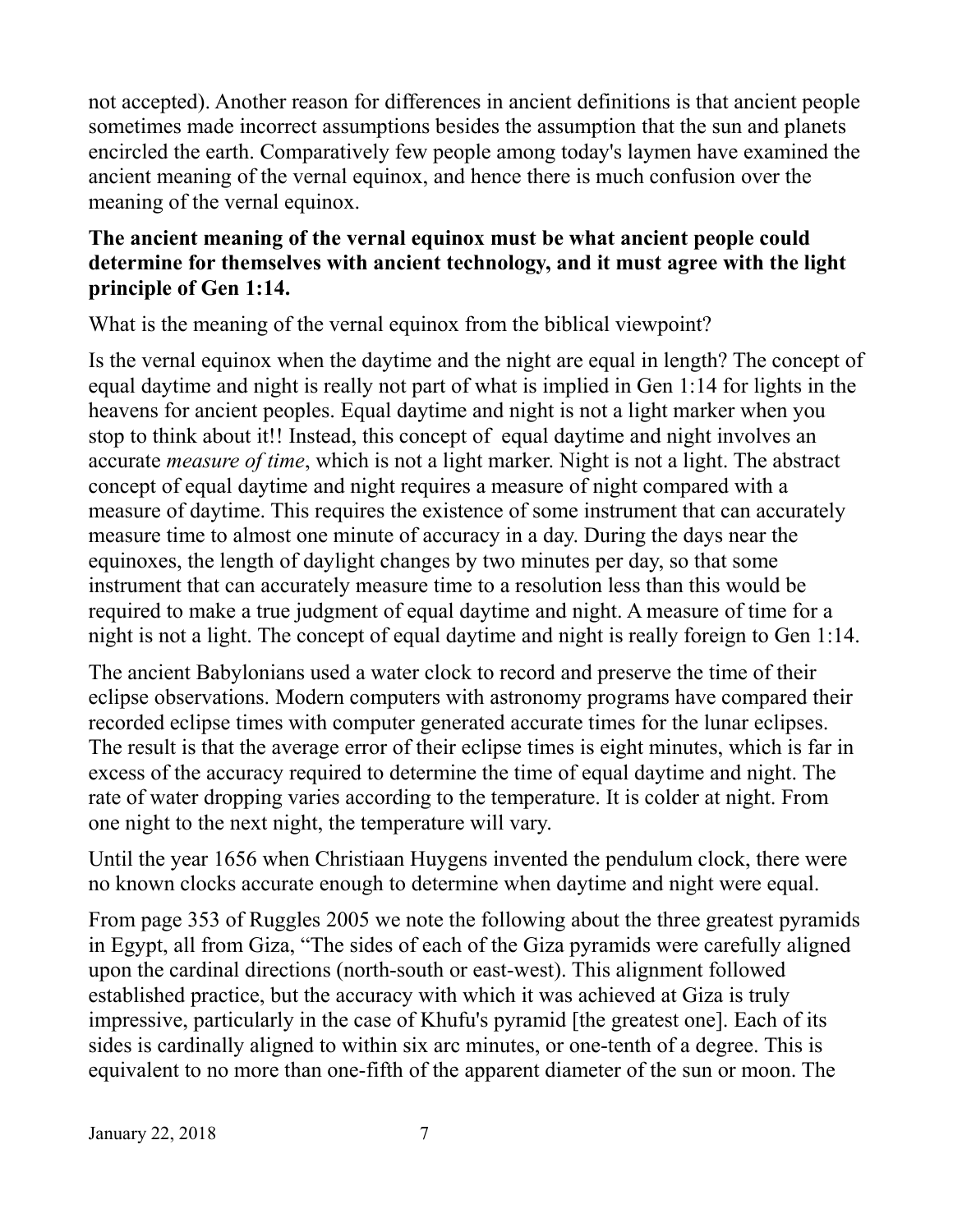other pryamids are only slightly less well aligned. Khafre's to within about eight arc minutes and Menkaure's to within sixteen."

Estimates are that these pyramids were built before the time of Moses. In fact, radiocarbon dating, which makes some assumptions for its accuracy, dates these three pyramids to about 4500 BCE, near the time of the flood. The earth's axis and tilt has remained virtually constant for those years despite all the earthquakes and other upheavals this planet experienced because those pyramids have kept their east-west line in agreement with the equinoxes. When Ruggles used the term *equinox* in the above quote without any qualification, as a modern scientist he used it in a sense that agrees *in time* with the modern definition of equinox.

Ancient peoples could determine the true east-west line based upon the the fact that on the days of the equinoxes (and only on those days), the sun's path (and the sun's shadow of a vertically hanging rope) falls along the same straight line all day from sunrise to sunset. This is the straight line definition of the equinoxes. The vernal equinox is the day of the equinox when the weather is changing from cold toward hot in the northern hemisphere where Israel lies. This definition holds true for all areas except near the poles of the earth.

There is a spiritual significance to this straight line meaning of the vernal equinox. The straight line all day long of the sun's shadow relates to the straight path of your behavior that does not go to the right or the left.

Deut 5:32, "And you shall be careful to do as YHWH your Almighty commanded you. You shall not turn aside to the right or the left."

The equinox represents a path of righteousness because it shows a straight line path all day. These are the only days on which it symbolizes being straight.

Mal 4:2, "But for you who fear My name the *sun* of righteousness will rise with healing in its wings, and you will go forth and skip about like calves from the stall."

This indicates sinlessness and perfection, and the authority to make a person righteous and healthy. Specifically the vernal equinox shows the perfect time to await the first month. Any other clock for this purpose is a counterfeit.

The modern definition of the equinox is equivalent to the ancient method of seeking the day on which the sun's shadow makes a straight line all day.

Concerning the extremely high accuracy of aligning the largest ancient Egyptian pyramids with the east-west direction, and hence a precise knowledge of the time of the equinoxes by the ancient Egyptians, Neugebauer 1980 wrote on pages 1-2, "It is therefore perhaps permissible to suggest as a possible method a procedure which combines greatest simplicity with high accuracy, without astronomical theory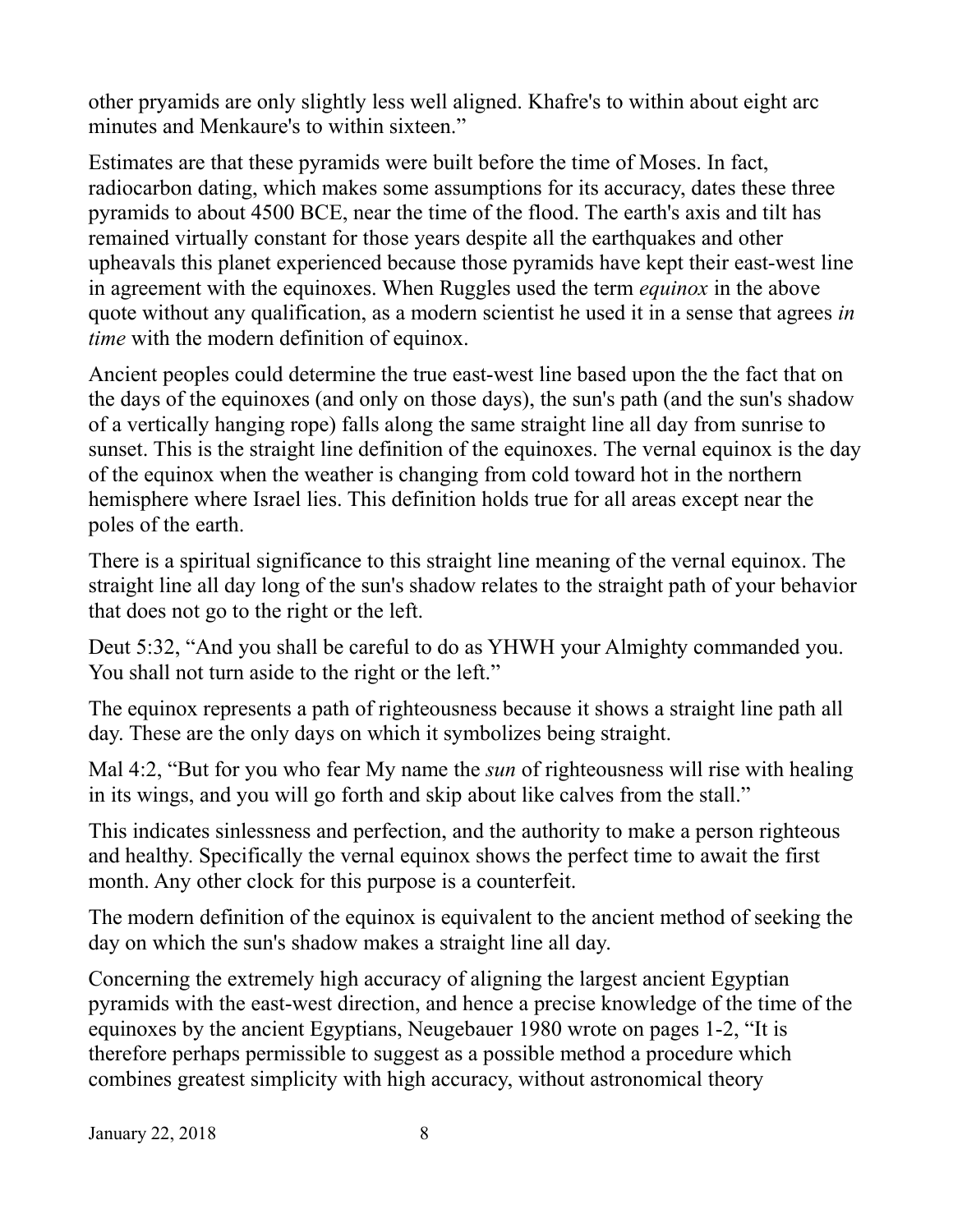whatsoever beyond the primitive experience of symmetry of shadows in the course of one day." A diagram and further discussion by Neugebauer explain how the Egyptians could have achieved the accurate alignments without any mathematically sophisticated theory. The reason he sought and proposed this method is simply that his studies into ancient Egyptian mathematics and astronomy did not hint at any Egyptian ability to accurately predict the time of the equinoxes.

The biblical equinox is the straight line path all day, not equal daytime with night. Many ancient peoples made the **assumption that daytime and nighttime were equal on the days of the equinoxes**, but this assumption was not capable of being verified in practice in ancient times.

## **This incorrect ancient assumption should be rejected as the biblical meaning of the equinox because the Almighty could not expect His ancient people to use a definition for which no instrument existed, and such an instrument is not a light in the heavens.**

Only the practical meaning that could be physically determined should be accepted, and this is the straight line path of the sun all day. The straight line path would determine the same day all over the earth except near the poles. In contrast to this, the day of equal daytime and night varies by as much as several days depending on the latitude of the observer on the earth because the refraction of the sun's light rays differs according to the latitude, and refraction will alter the length of daytime.

It is unfortunate that the Latin word "equinox" literally means "equal night" accoding to its compositional parts. This word reflects the false assumption of the Romans who used this Latin word. We are saddled with this word, but it does not really define the ancient practical meaning of equinox.

[6] Adoption of the Babylonian Month Names

The conclusion from Gen 1:14 that the first month is the one whose first day occurs on or after the vernal equinox will now be corroborated with a historical event that has a basis from Scripture.

**The biblical books of Ezra and Nehemiah show the adoption of the Babylonian calendar's month names in the context of Jerusalem. In the fifth century when the Babylonian calendar became patterned (from 499 BCE onward), it began its first month on or after the vernal equinox.**

## **All the books of the Scriptures that have Babylonian month names are dated after 499 BCE.**

This agrees with the common sense understanding described above for Gen 1:14 and *years*. In the year 539 BCE Persia defeated the Babylonian Empire and adopted the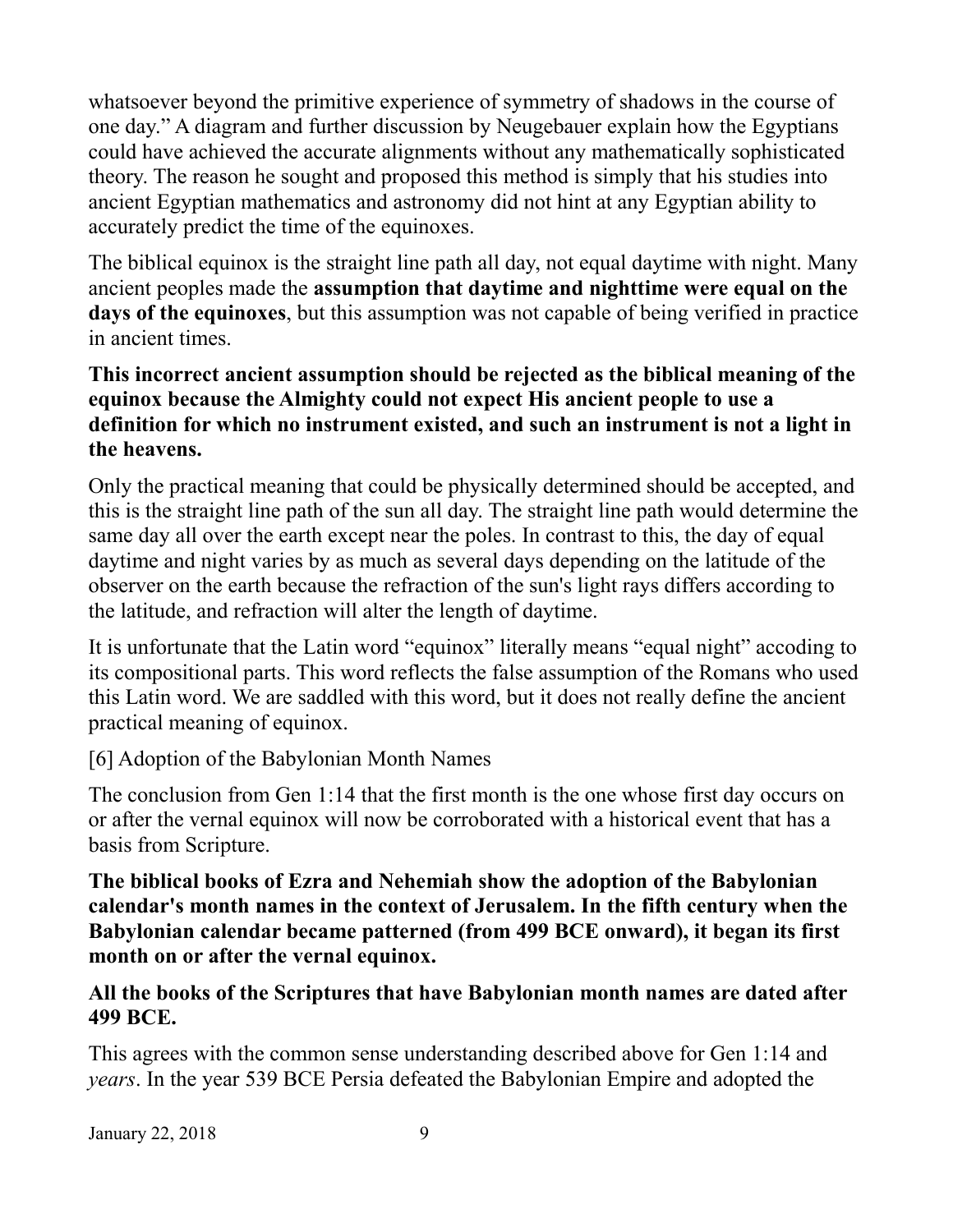Babylonian calendar, although they did not prevent local calendars from continuing to exist. For example, the local Persian calendar (the Zoroastrian religious calendar) still continued and the Egyptian civil calendar still continued. In fact the Persians dated legal documents in both the Babylonian calendar and the Egyptian civil calendar, thus using two calendars simultaneously.

In southern Egypt, the Persian Empire controlled the city of Scyene and the military base on the island of Elephantine where ancient documents have been discovered with events dated in both the Egyptian civil calendar and the Babylonian calendar. Before 1990 there was a debate within the scholarly community concerning whether these documents were dated using the Jewish calendar or the Babylonian calendar, but since the 1990 paper by Bezalel Porten was published, we have solid grounds for the scholarly acceptance that the Babylonian calendar was used there. The Egyptian civil calendar had 12 months of 30 days each, plus five additional days, so that each year had exactly 365 days. In the ancient Persian capital city of Persepolis, ancient documents have been found with events dated in both the Persian version of the ancient Egyptian civil calendar and the Babylonian calendar. The Persian version of the ancient Egyptian civil calendar also had 12 months of 30 days each, plus five additional days. However, the names of the months were different and the placement of the five additional days was different. A simple chart could be used to convert any date from the Egyptian civil calendar into its Persian version. All this illustrates that the Persian Empire did not demand uniformity in calendar usage within its empire.

Neh 5:14 shows that Nehemiah was appointed governor of Judah under the Persian King Artaxerxes. This shows that Judah was part of the Persian Empire, not a fully independent nation. Yet in Neh 13:30 the words of Nehemiah are, "Thus I purified them [the people in Judah] from everything foreign..." Nehemiah had the authority to keep the religion pure even though Judah was part of the Persian Empire. Persia allowed the different peoples within its empire to keep their own religion.

In Ezra 6:15 and Neh 6:15 we see the adoption of the Babylonian month names into the calendar of Jerusalem after Ezra and Nehemiah returned to Jerusalem from the exile to Babylon.

Est 9:20-21 [NASB], "Then Mordecai recorded these events, and he sent letters to all the Jews who were in all the provences of King Ahasuerus, both near and far [this would include Judah], obliging them to celebrate the 14th day of the month Adar, and the 15th day of the same month annually..." Est 9:1 states that the 12th month is Adar. The context is the region called Susa (Est 9:6), and Est 9:26-32 shows this to be the origin of the Jewish festival of Purim. If there was often a time difference between the month with a name in the Persian calendar and the month with the same name in the Jewish calendar, then within the same empire that would cause much confusion. There is a lack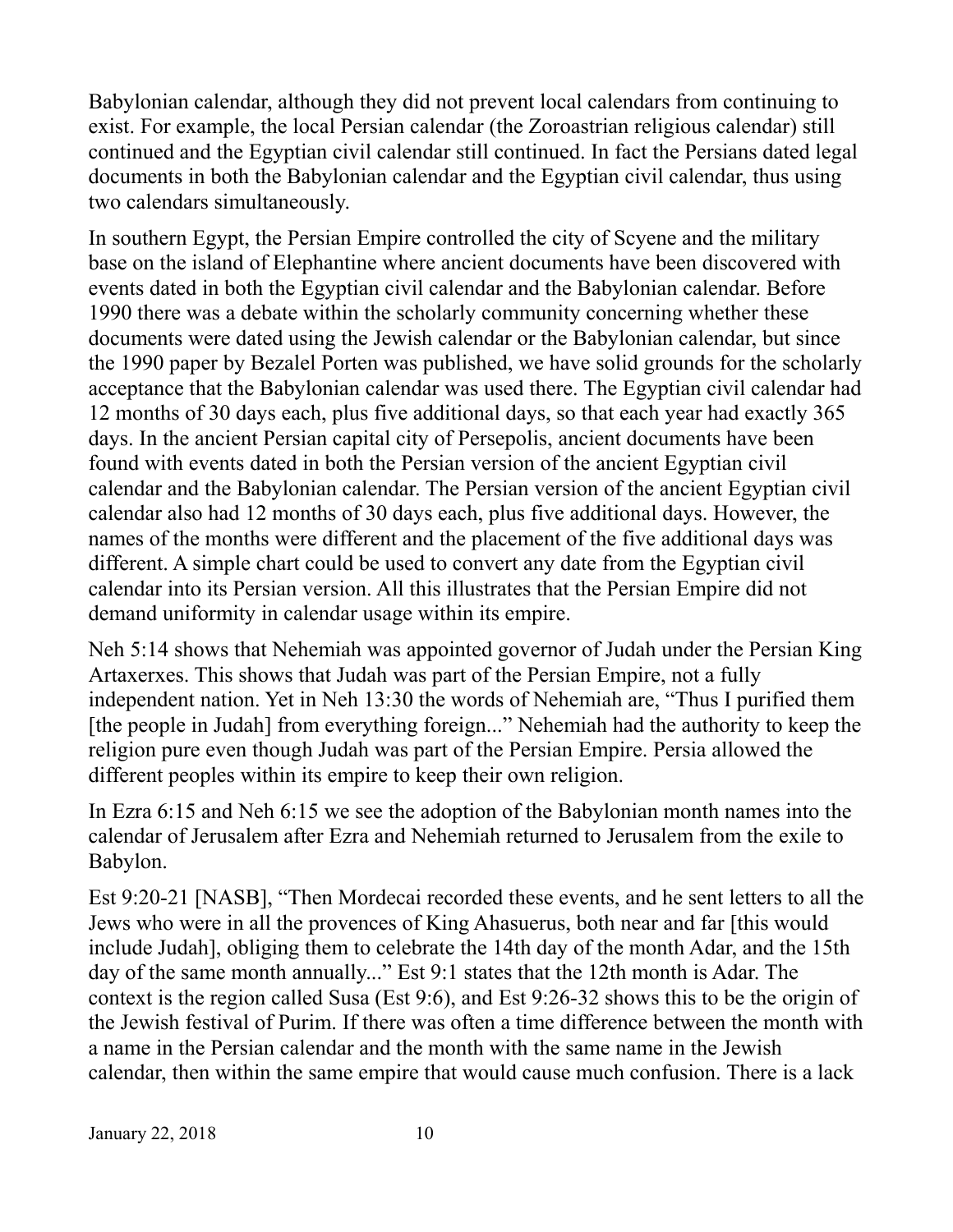of agreement among scholars concerning which Persian king ruled during the time that Esther was queen. The scholarly views that are sensible are proposed to be in the fifth century BCE.

To avoid confusion within the Persian Empire, the only way that Ezra and Nehemiah would have accepted the Babylonian month names into their religious calendar would be for those months to agree with the months in their own calendar, except in rare cases. Of course some months may differ by one day due to rain or a borderline case of visibility. Perhaps once or twice in a century with a borderline case near the vernal equinox and a rainy day, they might be different that year by one month to begin the year. The common bond that would cause Ezra and Nehemiah to accept the Babylonian month names into their religious calendar within the same empire is for them to notice the natural boundary of the vernal equinox for the first month.

We understand how the ancient Babylonian calendar worked because their eclipse records agree with modern computer simulation data for those eclipses. There are hundreds of eclipse records from ancient Babylon between 747 BCE and the first century. About 200 of them also have the time of day based on their water clocks. Using computers and the formulas of astronomy to compute the time of those eclipses that were time-stamped by the ancient astronomers, we know how the ancient Babylonian calendar worked.

[7] The Passover Letter shows the Jerusalem Nisan was the Babylonian Nisanu

One of the Aramaic letters found at Elephantine is known in scholarly circles today as the Passover Papyrus. The Hebrew-Aramaic alphabetic characters in this letter along with an English translation are found on pages 56-57 of Lindenberger. In the following quotations from the letter, the square brackets and the contents within them appear on page 57 of Lindenberger. The letter contains "This year, year five of King Darius", which dates the letter in 419/418 BCE. There are gaps in the letter because it is poorly preserved. The addressing of the letter says "[To] my brothers Yedanyah and his colleagues, the Jewish garrison, from your brother Hananyah". It was written from one Jew in friendship to the Jews on the island with whom the author had familiarity. Part of the preserved text of the letter says, "Be scrupulously pure. Do not [do] any work [...]. Do not drink any [...] nor [eat] anything leavened [... at] sunset until the twenty-first day of Nisan [...]". Another translation of this same segment of this letter is on page 283 of Whitters where he adds in square brackets some guesses in gaps in the text as follows, "be pure and take heed. [Do n]o work [on the 15th and the 21st day, no]r drink [fermented drink, nor eat] anything [in] which the[re] is leaven [from the 14th at] sundown until the 21st of Nis". Note that the final letter of Nisan is missing in the poorly preserved papyrus so only "Nis" is shown. This provides historical evidence that after the return from exile under Ezra and Nehemiah, Jews named the first month Nisan as a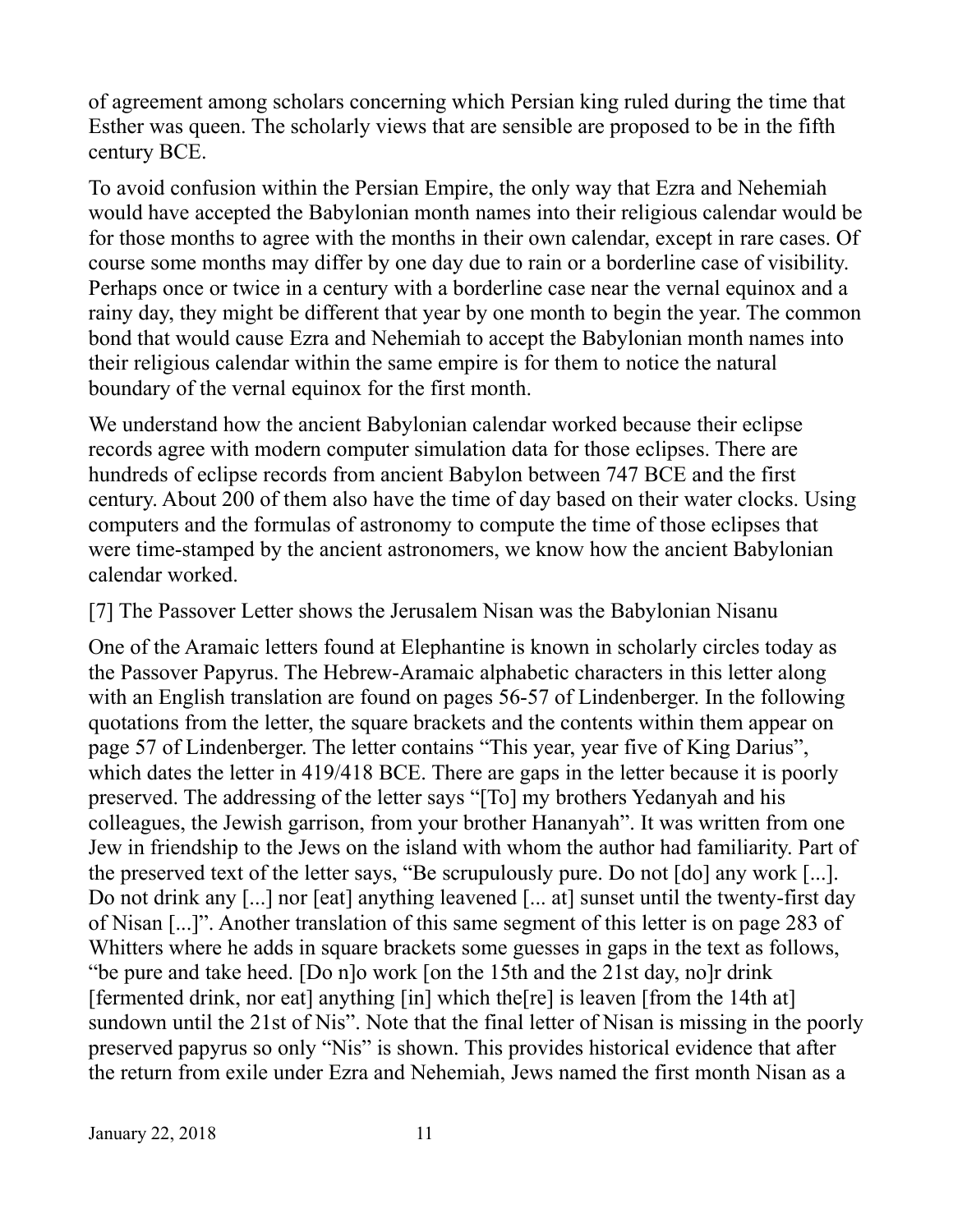substitute for the word *aviv*. On page 283 Whitters comments, "The letter came from one Hananiah, who apparently wanted the Jews in Egypt to celebrate Passover and Unleavened Bread appropriately. The address and greeting rule out a local Egyptian official or Persian overlord." If the name Nisan was not significant for the first month to Jews, the letter could simply have said the first month or used an expression with Abib (Hebrew *aviv*) to signify the first month. This should be accepted as ancient historical evidence outside the Tanak that Jews of the fifth century BCE considered the Babylonian month name Nisanu as equivalent to the first month of their year.

There was a distance of over 500 miles from Jerusalem to the island of Elephantine, and it was all uphill from the mouth of the Nile River on the northern coast to Elephantine. It would not be feasible that this letter would get from Jerusalem to Elephantine in time for any report about the condition of barley in Israel, and nothing in the letter mentions barley or *aviv*.

[8] Summary of Evidence that favors Specific use of the Vernal Equinox

(1) Gen 1:14-18; Ex 34:22; Jer 36:22 were explained to show that a light trigger from a heavenly light determines the beginning of the year, and specifically the light trigger is the vernal equinox. The new crescent on or after the day of the vernal equinox begins the first month of the year, using Deut 12:5-7 ("one place" and the needed time to arrive).

(2) The Babylonian calendar's first month was named Nisanu, which the Jews transliterated into Hebrew as Nisan. From 499 BCE onward the Babylonian calendar did not permit Nisan to begin before the vernal equinox. Ezra 6:15; Neh 6:15 show the use of Babylonian month names in Jerusalem, yet with Jews using these names throughout the Persian Empire.

(3) Est 9:1, 20-21 shows the twelfth month to always be Adar in the Persian Empire.

(4) The Passover Letter in 419/418 BCE, written from a Jew in Judea to Jews on the island of Elephantine near the southern border of Egypt where Persians administered the Babylonian calendar, explained that Nisan was the month of Passover. This shows that the Jew who wrote the letter from Judea expected that Nisan in the Babylonian calendar would be the same as Nisan in Judea, since that was the month of Passover. Thus this letter that has survived in the very dry desert from over 2400 years ago on this island is primary historical evidence that the month names in Jerusalem were expected to agree in time with the same month names in Persia.

(5) Philo of Alexandria in the first century states that the vernal equinox begins the first month as in other nations (those toward the east still used the Babylonian calendar).

[9] Claims that the Barley in Israel determines the First Month

The following literal translations are provided as a reference to Scriptures that are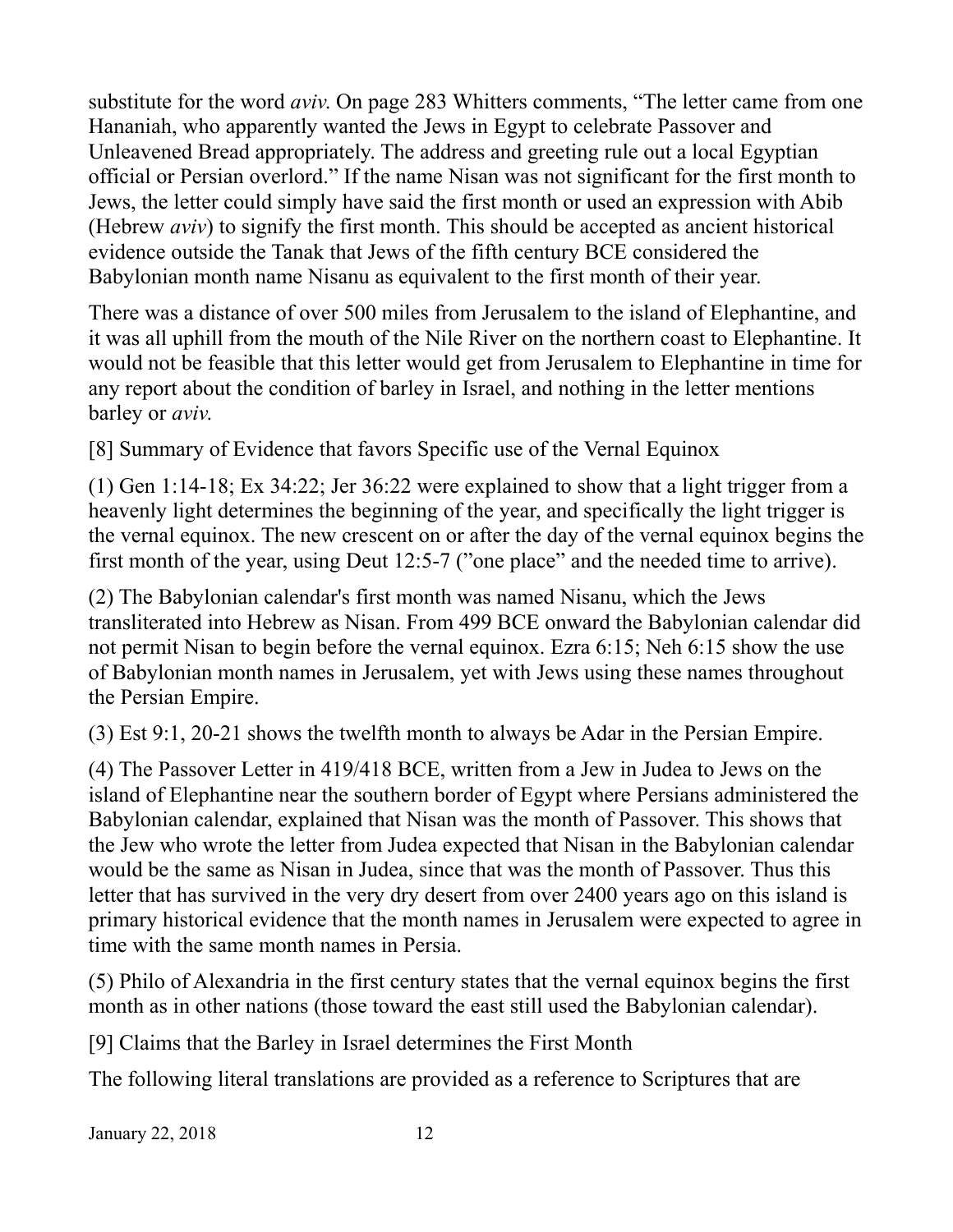sometimes claimed by some people to show that barley determines the first month of the biblical year. These translations are based on a thorough study of the Hebrew words from all biblical contexts, several lexicons, and several commentaries over many years.

Ex 9:31, "And the flax and the barley were ruined because the barley [was in the] ear [= *aviv*] and the flax [was in] flower."

Ex 9:32, "But the wheat and the spelt were not ruined, for they [ripen] late."

Ex 12:2, "This month [shall be] to you [the] beginning of [the] months. It [shall be the] first of [the] months of the year."

Ex 34:18, "You shall keep [the] feast of the *matsot*. Seven days you shall eat *matsot*, which I commanded you at [the] appointed-time of the month of *aviv* because in the month of *aviv* you went out from Egypt."

Lev 2:14, "And if you-offer a cereal-offering of firstfruits [= *bikurim*] to YHWH, youshall-offer ears  $[=$  *aviv*] roasted/parched-grain with fire, [that is] fresh-grain crushedgrain [for a] cereal-offering of your-firstfruits [= *bikurim*];

Lev 2:15, and you-shall-put oil upon-it and lay frankincense upon-it; it [is] an offering.

Lev 2:16, And the priest shall burn its-memorial-portion from its-crushed grain and from its-oil with all its-frankincense, an [offering by] fire to YHWH."

Lev 23:10, "Speak to [the] children of Israel and say to them, 'When you come into the land which I am going to give to you and reap its harvest, then you shall bring [the] first [= *raysheet*] sheaf [= *omer*] of your harvest to the priest.

Lev 23:11, "And he shall wave the sheaf before YHWH for your acceptance on the morrow of the Sabbath the priest shall wave it,

Lev 23:12, "on [the] day that you wave the sheaf you shall offer a year old male lamb without blemish for a burnt offering to YHWH

Lev 23:13, "and a cereal offering with it, two-tenths [of an ephah] of fine flour mixed with oil, an offering by fire to YHWH, a pleasing odor and its drink offering of a fourth of a hin of wine.

Lev 23:14, "You shall not eat bread, nor roasted/parched-grain, nor fresh grain until this same day, until you have brought [the] offering of your Almighty. It is a statute forever throughout your generations in all your dwellings.'"

Deut 16:1, "Keep [the laws of] the month of *aviv* and perform the Passover ..."

Deut 16:9, "Seven weeks you shall count for yourself from [about the time] you begin [to put the] sickle to standing-grain, you shall begin to count seven weeks."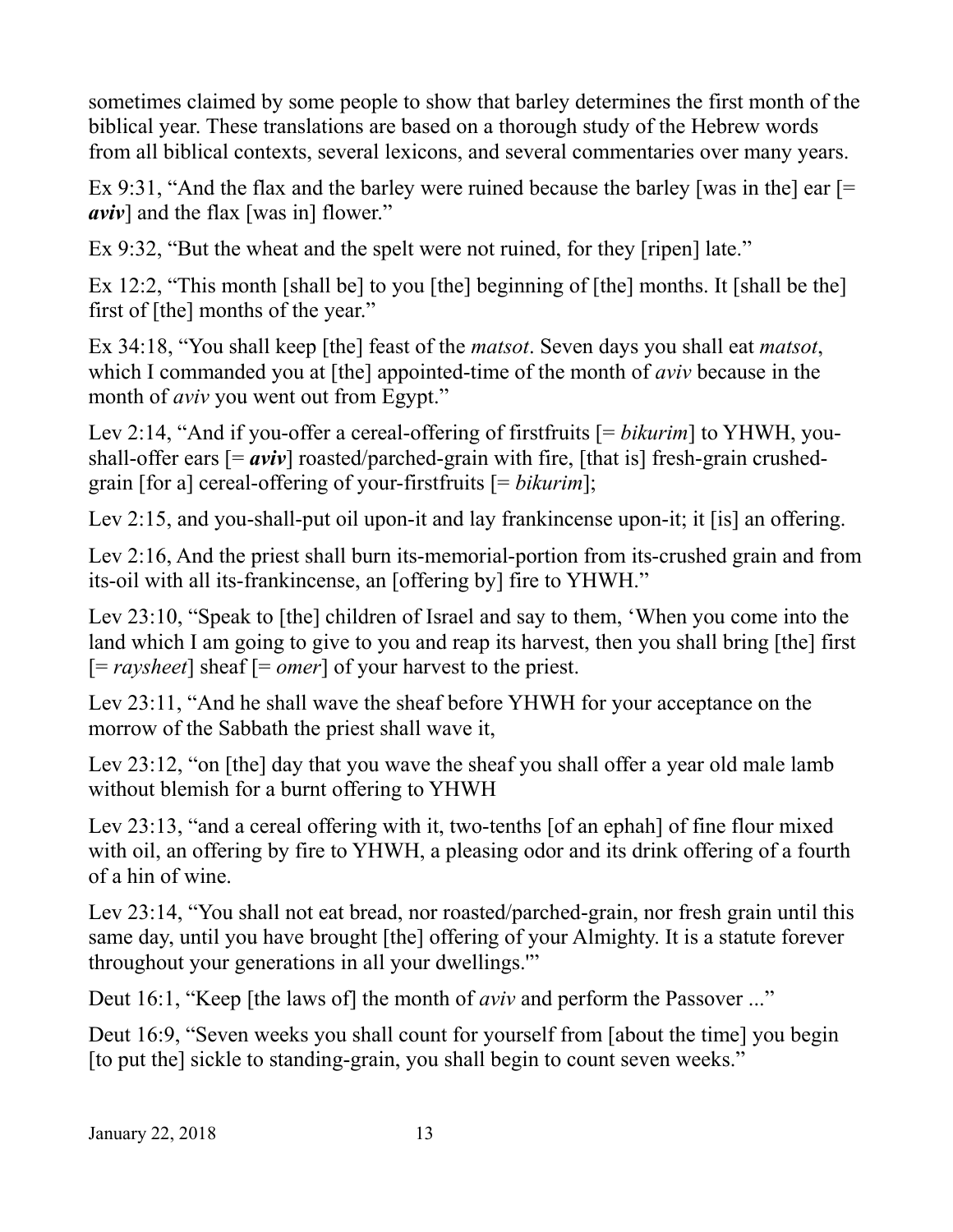Proponents of using barley attempt to use barley instead of the vernal equinox, with the claim that the sun is only used in an indirect way to influence the barley growth. Here is a response to such thinking.

(1) The context of the hail plague in Egypt in Exodus 9 states that all the barley was ruined throughout all the land of Egypt. Barley was grown near the banks of the Nile River for a distance of 500 miles from the Mediterranean Sea southward. It was warmer in the south of Egypt than in the north, so that the period of variation in the ripening of barley in Egypt before the Aswan Dam was built was five weeks. For all of the five weeks variation in ripening, the word *aviv* is used in Ex 9:31 to describe the state of the barley. This length of variation in the growth of barley shows that *aviv* in Scripture applies to a wide range of stages of growth of barley rather than only one stage of ripening. Therefore, *aviv* is much too loose a word to pin down only one month to which it may refer. The variation of climate in Israel causes the ripening of barley to vary over a seven week period depending on the location in Israel, and the meaning of *aviv* is very loose, covering several stages of growth of barley. This is too wide a range to pin down only one month from such a vague description. In order to use **barley as a trigger** to determine the first month, it would have to signify a clearly discernible objective test in Israel that would provide a "yes or no" decision by the end of a month that would be the last of the months of the year that was ending. Since the meaning of *aviv* is wide rather than narrow, such a *trigger* is impossible with the use of barley. The word *aviv* means "ear or ears [of grain]".

(2) On the sunlit side of the moon, the temperature on the surface of the moon is a little above that of boiling water because of the energy from the sun. This heat is caused by the lack of an atmosphere on the moon. It is the presence of an atmosphere on the earth that reduces the heat energy from the sun differently at different times of the year in different places on the earth. It is actually the atmospheric conditions on earth that are especially influenced by the tilt of the earth's axis that enables the temperature to warm as the winter is ending in Israel. Thus the atmospheric conditions on earth allow an increase in heat and thereby enables the winter barley to grow and ripen. In ancient Israel as shown by usage in the Scripture, it was understood that the sun was responsible for heat in the summer, but the word for light was not recognized as being responsible for heat. The word that was repeatedly stressed in Gen 1:14-18 is *light*, not heat. The biblical trigger is light, not heat. The word "**sun**" (indicative of heat) is not used in Gen 1:14-18. Thus Gen 1:14-18 is genuinely an astronomical context, not an agricultural context because of its use of light and its avoidance of heat. Heat would indicate an influence on crops such as barley. Light does not do this as it is used in Scripture. A primary point is also that the sun is **not** responsible for the ripening of barley, but instead it is the increase in heat that is caused by the **atmosphere** on the earth. Without the atmosphere, the surface on the earth would exceed the temperature of boiling water.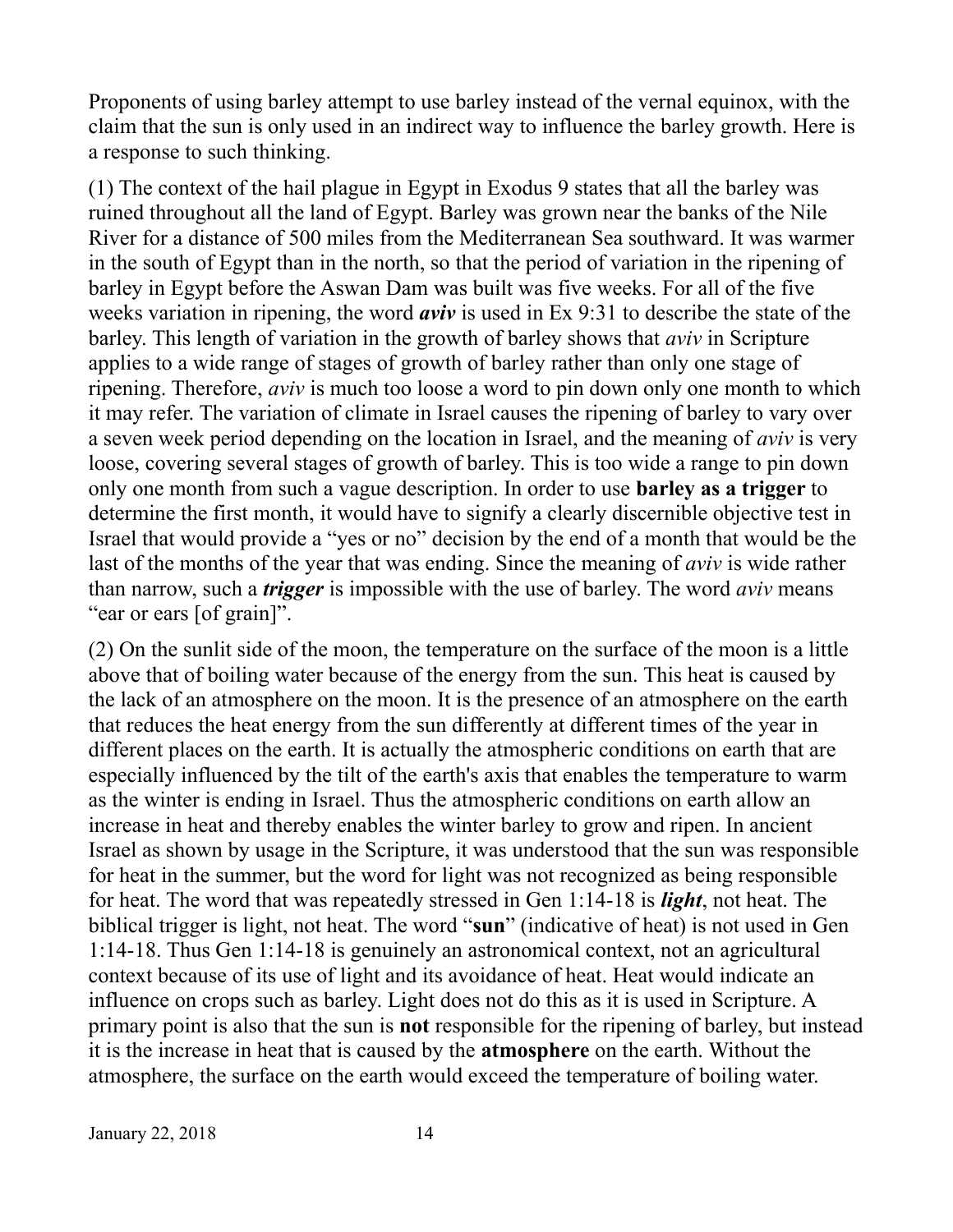(3) When the Israelites celebrated the Passover (Josh 5:10-12) very soon after they first crossed over the Jordan River, they did not go looking for the state of the barley in various regions of Israel. They were in the lower Jordan River valley where barley regularly ripens the soonest in the seven weeks variation within Israel. Barley is in the ear (*aviv*) in February in the lower Jordan River valley. While no one who wants to use barley to begin the first month seems to want to begin the first month in February, that is what such a viewpoint would favor based on the wide use in the meaning of *aviv* indicated by the hail plague. Those who favor the use of barley to determine the first month claim that *aviv* refers to **only one stage** of the ripening of barley, which contradicts its use in the hail plague throughout all of Egypt.

(4) Nothing in the description of the firstfruits offering in Lev 2:14 restricts *aviv* to only one stage of the ripening of barley. This is further evidence of the inability to use the concept of *aviv* as a narrowly defined trigger for a "yes or no" objective decision. Since Scripture does give the clear meaning from the hail plague that *aviv* is broad in the scope of the stages of ripening of the ears or heads, it is not suitable as a trigger for Gen 1:14 where years is concerned.

(5) The claim that Gen 1:14-15 is to be interpreted in a manner that makes the light from the sun merely an indirect source for the ripening of barley, not only ignores the ancient Israelite cultural usage of light as found in the Tanak, but it avoids a literal understanding of Gen 1:14-15, and thus casts aside the very Scripture that is intended to explain how to determine the first month on the basis of a light trigger. The presence of "years" in Gen 1:14 prevents the light trigger for years from being cast aside. The other corroborating evidence from the Passover Letter and the biblical use of Babylonian month names is also cast aside. Neh 8:2, 9 shows that those who returned from the Babylonian exile had preserved the calender from before the exile because they knew to declare a date as **holy**.

(6) In the Hebrew text where all six places in which the "month of *aviv*" occurs, the Hebrew definite article exists before the word *aviv*. This is also true of the month name Ethanim (the seventh month) in I Ki 8:2. What distinguishes the first month and the seventh month from all other months is that the greatest number of festivals fall in those months. In fact, the only festival that occurs outside of those two months is the Feast of Weeks. We have no historical record that explains the reason that these two month names have the definite article before them, so that people are free to speculate upon the reason. One reasonable speculation is that these months are special in the sense that they contain most of the festivals. Reasons for having a definite article before Hebrew nouns vary, unlike typical use of the English language. Some proponents in favor of using the barley to determine the first month claim that the definite article before *aviv* proves that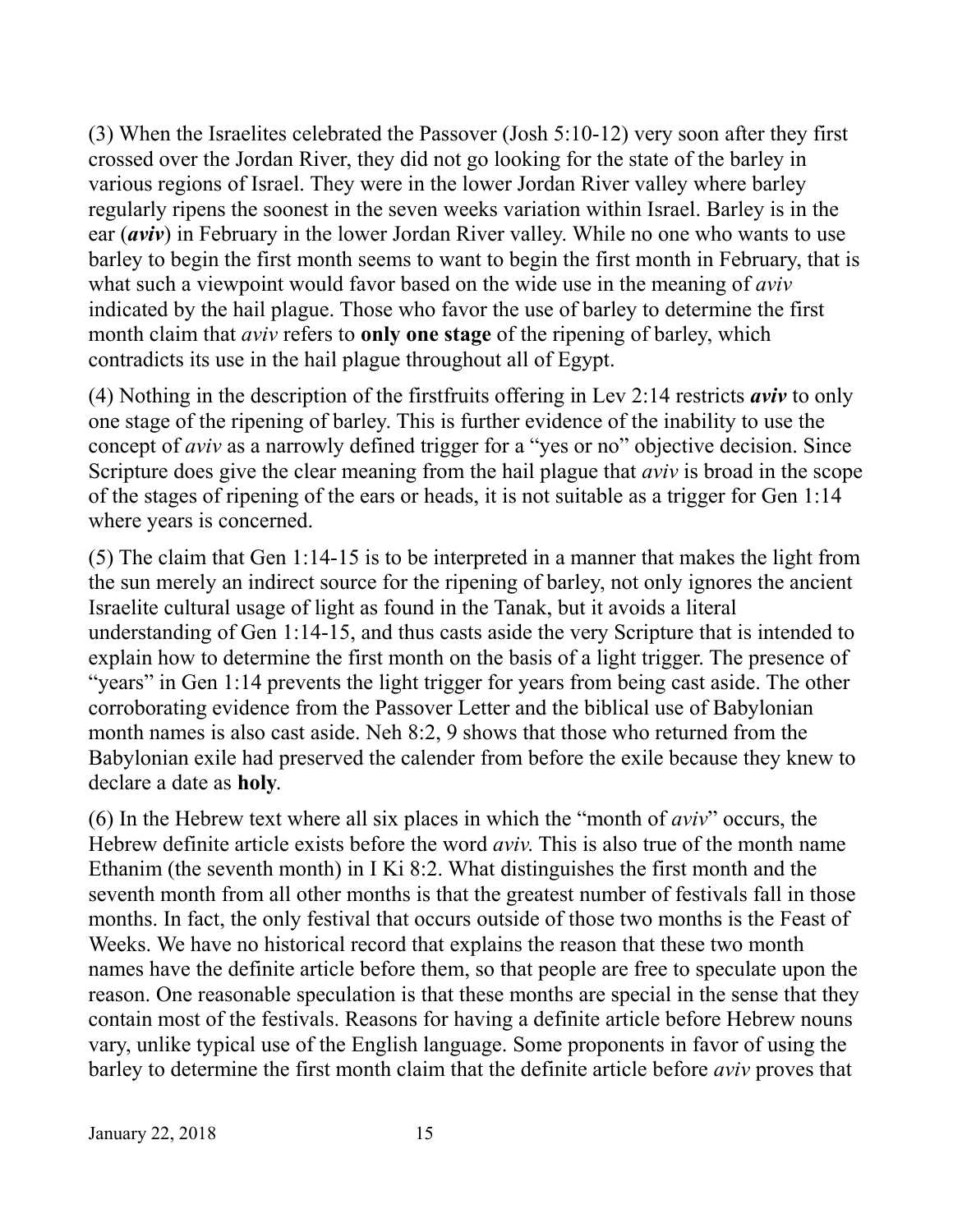the description implied by the word *aviv* is so specific that it cannot apply to any other month. This is a false speculation because the use of *aviv* in the context of the hail plague shows that it applies to multiple stages of the growth of barley, which spans five weeks in Egypt.

(7) Some proponents of the use of barley to determine the first month claim that the placement of Ex 12:2 (see the translation above) in Scripture proves that the first month is determined by the description embodied in the word *aviv*. The problem with this claim is simply that the use of the word *aviv* that precedes this (Ex 9:31 on the hail plague) and that follows this (Ex 13:4 "month of aviv") are not in the same context with Ex 12:2. Based upon the reports of ripe barley and early ears of barley from Egypt, the hail plague occurred between mid-January and mid-February when translated into our modern calendar. This is well before the time context of Ex 12:2. In Ex 12:2 there is advance instruction of what will soon happen in the first month. Then there is a discussion of what did happen. Then there is a discussion of what to do in future years. After this, Ex 13:4 occurs. Thus Ex 13:4 is outside the context of Ex 12:2. It is merely wishful thinking to claim that *aviv* is in the context of Ex 12:2. Moses should not be expected to be thinking of barley in Israel at the words of Ex 12:2 because he had never before been in the land of Israel to see barley there. It requires speculation to explain the placement of the first month on the basis of Ex 12:2 and Ex 34:18.

(8) With the seven week variation in the time for the general harvest of barley in Israel based upon the different temperature ranges in that land, the word *aviv* applies to barley from sometime in February to sometime in June. Hence the word *aviv* in the phrase "month of *aviv*" does not uniquely apply to the first month as a description.

(9) The wave sheaf offering is discussed in Lev 23:10 where the word "harvest" occurs. BDB provides three meanings for this Hebrew word translated "harvest". It does not have to mean "harvest-ready" as relating to the time for the general harvest in one location in Israel.

(10) The wave sheaf offering is explicitly discussed in Lev 23:9-16; Deut 16:9-10. In these verses there is no discussion concerning the state of the ripening of the barley, nor is there any discussion about what happens to the wave sheaf offering after it is held up by the priest. Presumably it could be burned or used by the priesthood, but nothing is said. It is best not to make assumptions when there is a lack of evidence.

(11) In Lev 23:10 the Hebrew words for "reap" and "bring" are in the plural form, showing that people as a mass were expected to bring their wave sheaf offering from their land (cut before they departed for the feast) to the priest. It does not use the word for "all", so that many would bring a sheaf to the priesthood, but not all people. There is no statement that the priest goes out looking for it. The word for sheaf (*omer*) has two different meanings in the Tanak. The Septuagint translation into Greek is *dragma*, which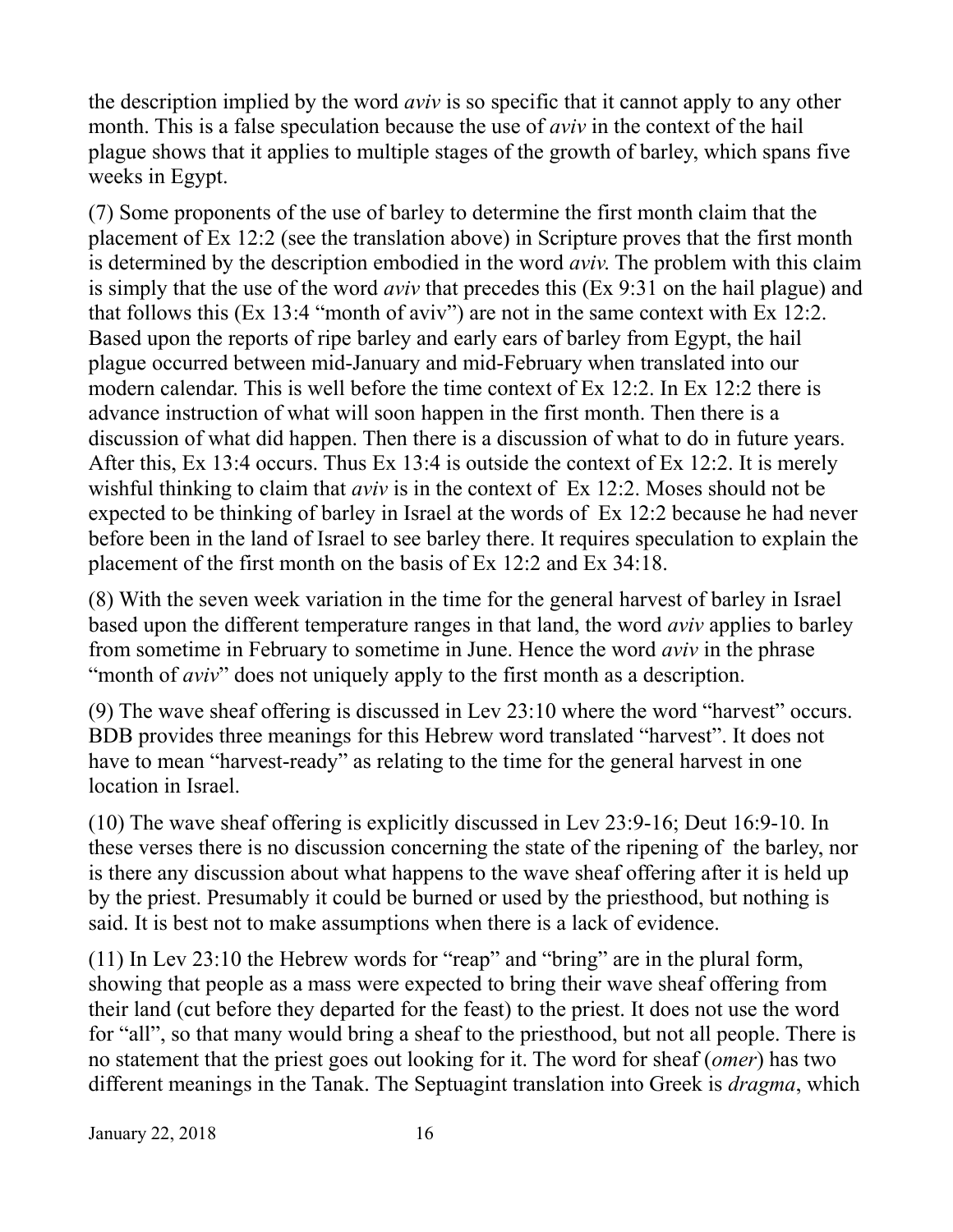is not ambiguous in Greek, and it means a bundle that is cut down by a swing of a sickle. This is a small bundle of cut stalks bearing ears of barley.

(12) The description of what happens to the firstfruits in Lev 2:14-16 is a contrast to what is mentioned about the wave sheaf offering, which is not specifically called "firstfruits". Instead, the word for "first" or "beginning" is used in Lev 23:10.

(13) The first Hebrew word of Deut 16:1, *shamar*, translated "keep" is ambiguous. It is also the first Hebrew word in Deut 5:12. An ambiguous verse should not be used as significant evidence to establish a controversial viewpoint.

(14) Some proponents of the use of barley to determine the first month claim that Deut 16:9 prohibits the harvest of grain until the day of the wave sheaf offering. Such thinking only comes from adding words that are not in the Hebrew as shown by words in brackets in the above translation. The only prohibition is in eating of the new grain until the wave sheaf offering, as seen in Lev 23:14.

Conclusion: The barley harvest in Israel does have some loose time association with the first month, but there is no legal precise relationship. The word *aviv* is too broad in meaning to be used as a precise trigger to determine the first month. **The word** *aviv* **means "ear or ears [of grain]".**

[10] Appendix A: Appointed-times [4150 *moed*]

9 Usages, 222 Occurrences

Appointed Meeting (Tent of Meeting) - 146 Occurrences

| Ex 27:21    | Ex 28:43    | $Ex$ 29:4   | Ex 29:10    | Ex 29:11    |
|-------------|-------------|-------------|-------------|-------------|
| Ex 29:30    | Ex 29:32    | Ex 29:42    | Ex 29:44    | $Ex\,30:16$ |
| $Ex\,30:18$ | $Ex\,30:20$ | $Ex\,30:26$ | $Ex\,30:36$ | $Ex\,31:7$  |
| $Ex\,33:7$  | $Ex\,33:7$  | Ex 35:21    | $Ex\,38:8$  | $Ex\,38:30$ |
| Ex 39:32    | Ex 39:40    | Ex 40:2     | $Ex\,40:6$  | $Ex\,40:7$  |
| $Ex\,40:12$ | Ex 40:22    | $Ex\,40:24$ | $Ex\,40:26$ | $Ex\,40:29$ |
| $Ex\,40:30$ | $Ex\,40:32$ | $Ex\,40:34$ | $Ex\,40:35$ | Lev $1:1$   |
| Lev $1:3$   | Lev $1:5$   | Lev $3:2$   | Lev $3:8$   | Lev $3:13$  |
| Lev $4:4$   | Lev $4:5$   | Lev $4:7$   | Lev $4:7$   | Lev $4:14$  |
| Lev $4:16$  | Lev $4:18$  | Lev $4:18$  | Lev $6:16$  | Lev $6:26$  |
| Lev $6:30$  | Lev $8:3$   | Lev $8:4$   | Lev $8:31$  | Lev $8:33$  |
|             |             |             |             |             |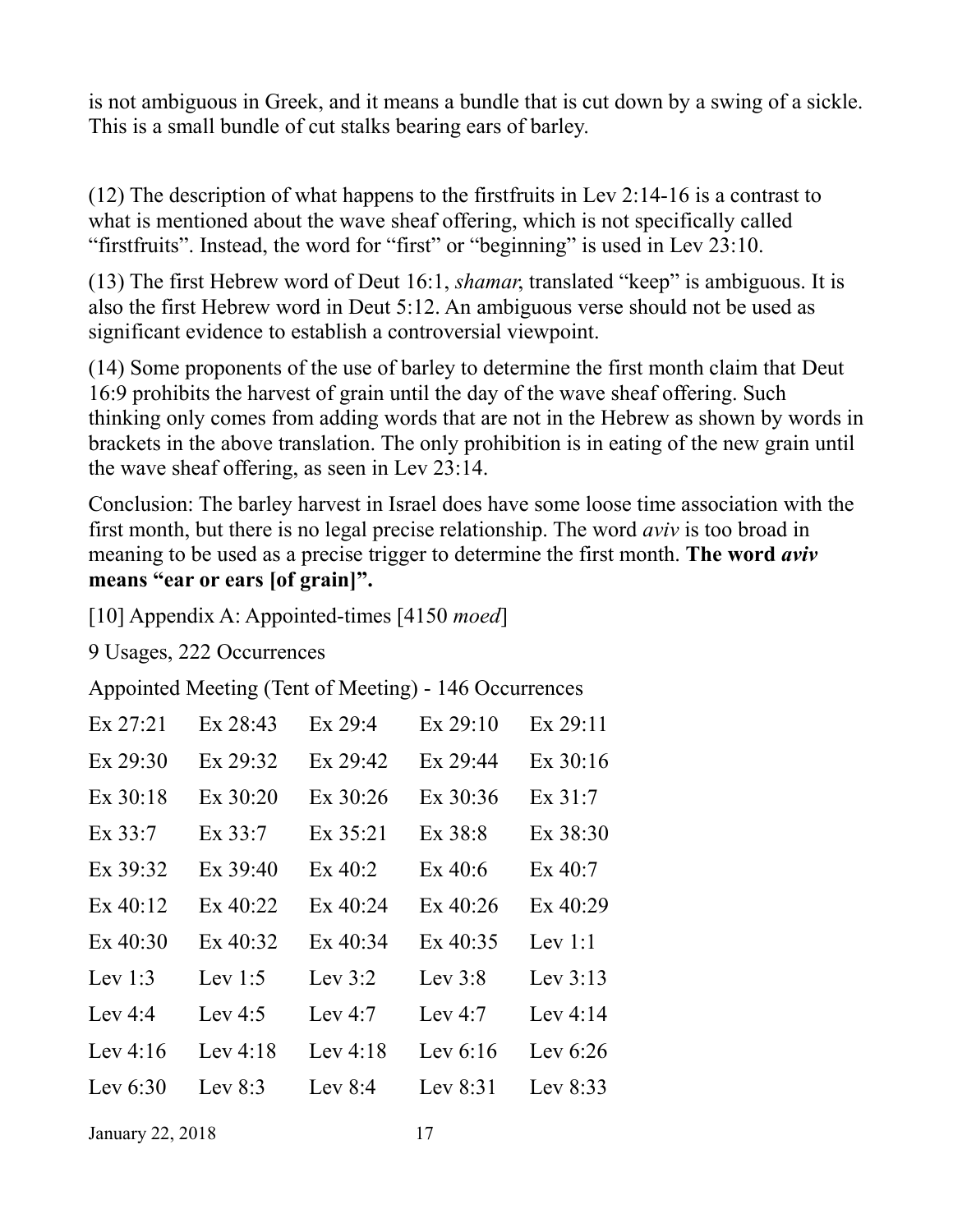| Lev $8:35$         | Lev $9:5$           | Lev $9:23$                     | Lev $10:7$                      | Lev $10:9$    |
|--------------------|---------------------|--------------------------------|---------------------------------|---------------|
| Lev $12:6$         | Lev $14:11$         | Lev 14:23                      | Lev $15:14$                     | Lev 15:29     |
| Lev $16:7$         | Lev $16:16$         | Lev $16:17$                    | Lev $16:20$                     | Lev $16:23$   |
| Lev $16:33$        | Lev $17:4$          | Lev $17:5$                     | Lev $17:6$                      | Lev $17:9$    |
| Lev $19:21$        | Lev $24:3$          | Num $1:1$                      | Num 2:2                         | Num 2:17      |
| Num 3:7            | Num 3:8             | Num 3:25                       | Num 3:25                        | Num 3:38      |
| Num 4:3            | Num 4:4             | Num 4:15                       | Num 4:23                        | Num 4:25      |
| Num 4:25           | Num 4:28            | Num 4:30                       | Num 4:31                        | Num 4:33      |
| Num 4:35           | Num 4:37            | Num 4:39                       | Num 4:41                        | Num 4:43      |
| Num 4:47           | Num 6:10            | Num 6:13                       | Num 6:18                        | Num 7:5       |
| Num 7:89           | Num 8:9             | Num 8:15                       | Num 8:19                        | Num 8:22      |
| Num 8:24           | Num 8:26            | Num 10:3                       | Num 11:16 Num 12:4              |               |
|                    | Num 14:10 Num 16:18 |                                | Num 16:19 Num 16:42 Num 16:43   |               |
| Num 16:50 Num 17:4 |                     | Num 18:4                       | Num 18:6                        | Num 18:21     |
|                    | Num 18:22 Num 18:23 |                                | Num 18:31 Num 19:4              | Num 20:6      |
| Num 25:6           | Num 27:2            |                                | Num 31:54 Deut 31:14 Deut 31:14 |               |
| Josh 18:1          |                     | Josh 19:51 I Sam 2:22 I Ki 8:4 |                                 | I Chr 6:32    |
| I Chr 9:21         |                     | I Chr 23:32 II Chr 1:3         | II Chr $1:6$                    | II Chr $1:13$ |
| II Chr $5:5$       |                     |                                |                                 |               |

Annual Dated Festival/Festivals - 40 Occurrences

(In the context of Lev 23:2, 4 mentioned below, the seventh day Sabbath is included with the festivals in the use of *moed*. Hence, as a periodic time, the Sabbath is included with the festivals under the use of *moed*. This indicates that the Sabbath is also a festival, but there is no biblical evidence that an annual festival is also a Sabbath (= specific Hebrew word *shabat*), except for the Day of Atonement – see Lev 16:31; 23:32.)

|  | Gen 1:14 Ex 13:10 Ex 23:15 Ex 34:18 Lev 23:2        |  |
|--|-----------------------------------------------------|--|
|  | Lev 23:2 Lev 23:4 Lev 23:4 Lev 23:37 Lev 23:44      |  |
|  | Num 9:2 Num 9:3 Num 9:7 Num 9:13 Num 10:10          |  |
|  | Num 15:3 Num 29:39 Deut 16:6 Deut 31:10 I Chr 23:31 |  |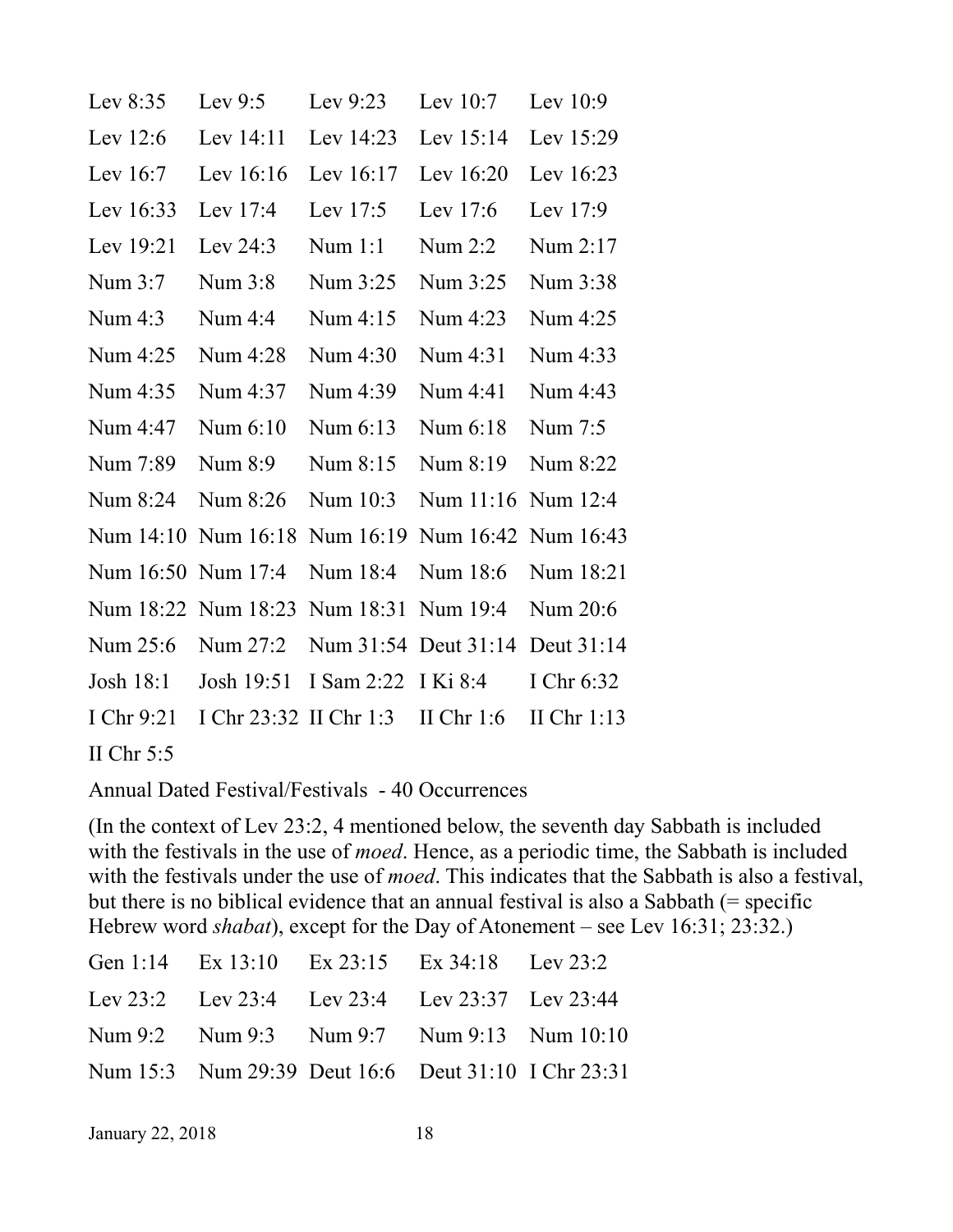|                                                   |                        |                                 | II Chr 2:4 II Chr 30:22 II Chr 31:3 Ezr 3:5 Neh 10:33     |           |            |  |  |
|---------------------------------------------------|------------------------|---------------------------------|-----------------------------------------------------------|-----------|------------|--|--|
|                                                   |                        |                                 | Ps 104:19 Isa 1:14 Isa 33:20 Lam 1:4 Lam 2:6B             |           |            |  |  |
|                                                   |                        |                                 | Lam 2:7 Lam 2:22 Ezek 36:38 Ezek 44:24 Ezek 45:17         |           |            |  |  |
|                                                   |                        |                                 | Ezek 46:9 Ezek 46:11 Hos 2:11                             | Hos $9:5$ | Hos $12:9$ |  |  |
|                                                   |                        | Appointed Time - 22 Occurrences |                                                           |           |            |  |  |
|                                                   |                        |                                 | Gen 17:21 Gen 18:14 Gen 21:2 Ex 9:5                       |           | Num 28:2   |  |  |
|                                                   |                        |                                 | I Sam 9:24 I Sam 13:8 I Sam 13:11 I Sam 20:35 II Sam 20:5 |           |            |  |  |
|                                                   |                        |                                 | II Sam 24:15II Ki 4:16 II KI 4:17 Ps 75:2 Ps 102:13       |           |            |  |  |
|                                                   |                        |                                 | Jer 46:17 Dan 8:19 Dan 11:27 Dan 11:29 Dan 11:35          |           |            |  |  |
|                                                   | Hab 2:3 Zech 8:19      |                                 |                                                           |           |            |  |  |
|                                                   |                        | Appointed Place - 7 Occurrences |                                                           |           |            |  |  |
|                                                   |                        |                                 | Josh 8:14 Job 30:23 Ps 74:4 Ps 74:8 Isa 14:13             |           |            |  |  |
|                                                   | Lam $2:6A$ Zeph $3:18$ |                                 |                                                           |           |            |  |  |
| Appointed People - 2 Occurrences                  |                        |                                 |                                                           |           |            |  |  |
|                                                   | Num 16:2 Lam 1:15      |                                 |                                                           |           |            |  |  |
| Appointed Prophetic Time Interval - 2 Occurrences |                        |                                 |                                                           |           |            |  |  |
| Dan 12:7 Dan 12:7                                 |                        |                                 |                                                           |           |            |  |  |
| Appointed Sign - 1 Occurrence                     |                        |                                 |                                                           |           |            |  |  |
| Judg 20:38                                        |                        |                                 |                                                           |           |            |  |  |
| Bird Migration - 1 Occurrence                     |                        |                                 |                                                           |           |            |  |  |
| Jer 8:7                                           |                        |                                 |                                                           |           |            |  |  |
| General Season - 1 Occurrence                     |                        |                                 |                                                           |           |            |  |  |
|                                                   |                        |                                 |                                                           |           |            |  |  |

Hos 2:9

[11] Bibliography

BDB. *A Hebrew and English Lexicon of the Old Testament*. Revised from a previous lexicon of Wilhelm Gesenius by Francis Brown, Samuel Rolles Driver, and Charles A. Briggs. Oxford: Clarendon Press, 1907

BDB. *The New Brown–Driver–Briggs–Gesenius Hebrew and English Lexicon*. Revised from a previous lexicon of Wilhelm Gesenius by Francis Brown, Samuel Rolles Driver,